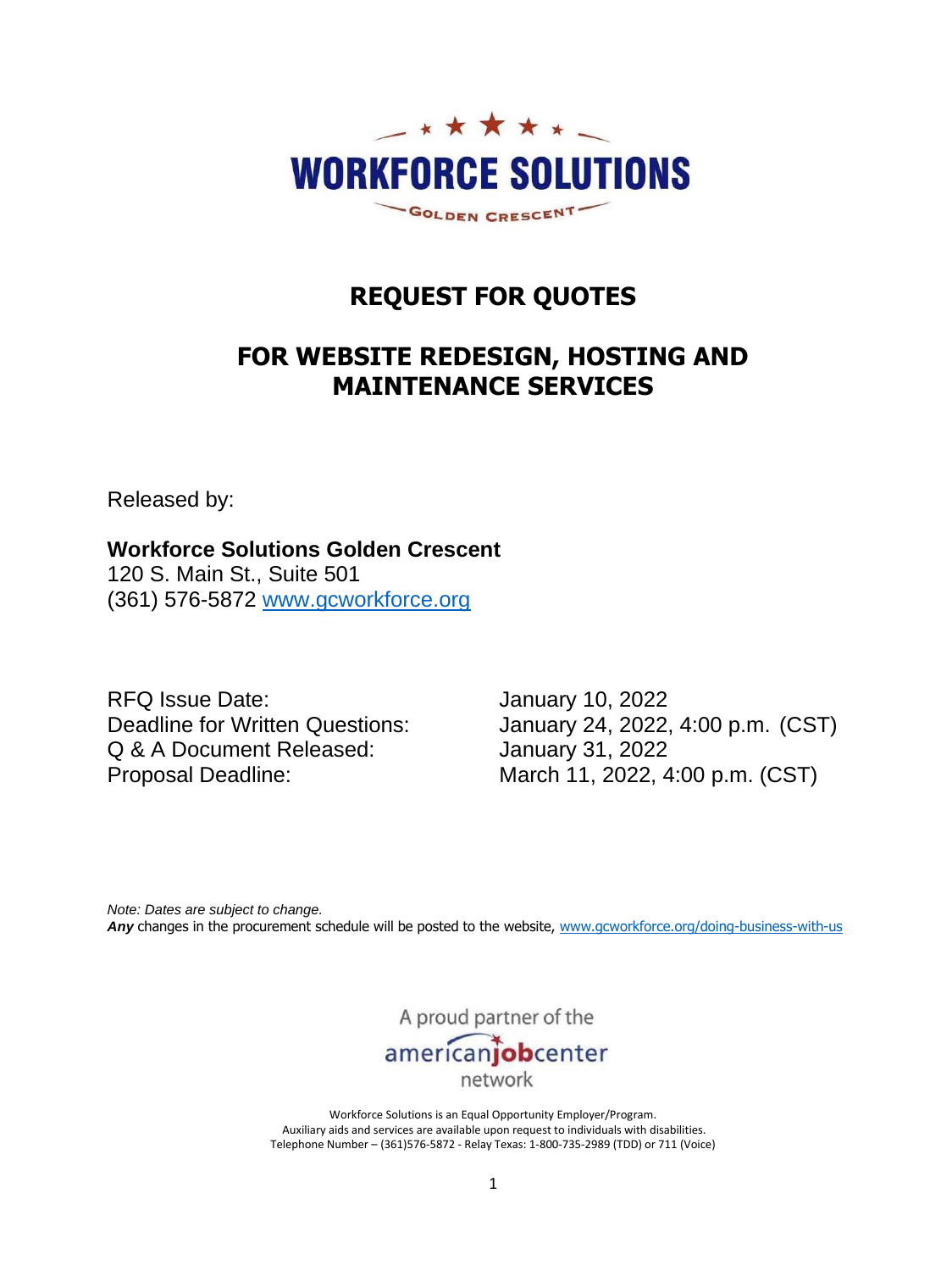# **TABLE OF CONTENTS**

| <b>Section One – General Information</b>                                                                                            |                  |
|-------------------------------------------------------------------------------------------------------------------------------------|------------------|
| 1.1 Background                                                                                                                      | 3                |
| 1.2 Procurement Standard                                                                                                            | 3                |
| 1.3 Purpose of Request Quotations                                                                                                   | $\overline{4}$   |
| <u> Section Two – Description of Website, Redesign, Hosting and</u>                                                                 |                  |
| <b>Maintenance Services Needs</b>                                                                                                   |                  |
| 2.1 Specifications and Requirements                                                                                                 | 5                |
| 2.2 Eligible Proposers                                                                                                              | $\overline{7}$   |
| 2.3 Funding Clause                                                                                                                  | 8                |
| 2.4 Authority                                                                                                                       | 8                |
| 2.5 Governing Provisions and Limitations                                                                                            | 8                |
| <b>Section Three - RFQ General Information</b>                                                                                      |                  |
| 3.1 RFQ Availability                                                                                                                | 10               |
| 3.2 Technical Assistance                                                                                                            | 10               |
| 3.3 Proposal Evaluation                                                                                                             | 10               |
| 3.4 Acceptance of Evaluation Methodology                                                                                            | 11               |
| 3.5 Debriefings and Appeals                                                                                                         | 11               |
| 3.6 RFQ Submission Instructions                                                                                                     | 13               |
| <b>Appendix</b>                                                                                                                     |                  |
| Attachment A - Proposal Cover sheet                                                                                                 | 14               |
| Attachment B - Proposal Narrative                                                                                                   | 15 <sub>15</sub> |
| Attachment C - Budget Form                                                                                                          | 17               |
| Attachment D - Capabilities Chart                                                                                                   | 18               |
| Attachment E – Certification Regarding Conflict of Interest                                                                         | 19               |
| Attachment F - State Assessment Certification                                                                                       | 20               |
| Attachment G - Texas Corporate Franchise Tax                                                                                        | 21               |
| Attachment H - Certification Regarding Lobbying, Debarment, Suspension,<br>And Other Responsibility Matters, Equal Opportunity/Non- |                  |
| Discrimination, and Drug-Free Workplace Requirements                                                                                | <u>22</u>        |
| Attachment I - Certification of Proposer                                                                                            | 25               |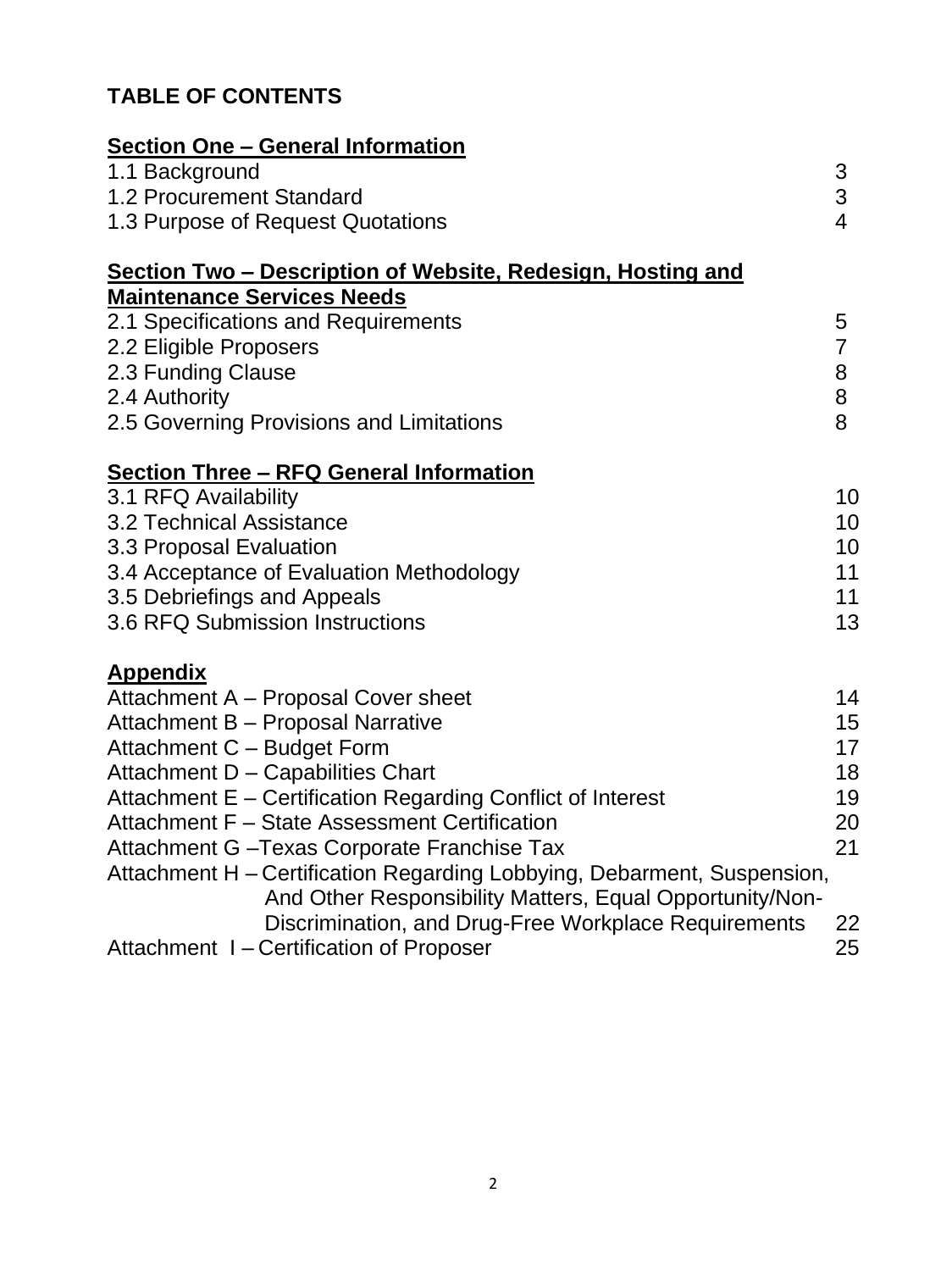## **Section 1 – GENERAL INFORMATION**

## **1.1. Background**

The Golden Crescent Workforce Development Board, Inc. dba Workforce Solutions Golden Crescent (GCWDB), is a nonprofit 501(c)(3), local governmental organization overseen by a 25-31 member volunteer Board appointed by the Chief Elected Officials of the region. The majority of Board members represent the private sector. The balance of the Board membership is comprised of representatives of educational agencies, organized labor, rehabilitation services, community-based organizations, economic development and state agencies. The Board is responsible for the planning, oversight and evaluation of the workforce development system, including child care resources, in the 7-county Workforce Development Area (WDA): Gonzales, Lavaca, Dewitt, Jackson, Calhoun, Goliad and Victoria counties.

The Board provides policy and program guidance and exercises independent oversight and evaluation of workforce development programs and services that affect area employers, residents, and job seeker services. Services include six Workforce Centers that provide services for businesses and the current, emerging, and transitional workforce. The Child Care Services (CCS) program is a dual-purpose program that provides access to child care services for low-income families so they can work, attend school, or enroll in training to improve the well-being of their families. At the same time, it also promotes the healthy development and school success of low and moderate-income children by providing them with higher-quality early learning and afterschool experiences. The Texas Workforce Commission (TWC) contracts with the Board to provide these services to eligible families.

The mission of GCWDB is to provide solutions for quality workforce development. To accomplish this mission, GCWDB is guided by the following principles: The system will:

• Be efficient and cost effective by integrating programs to eliminate duplication;

- Offer services to meet the diverse needs of job seekers and employers;
- Treat people with concern, dignity, respect, and courtesy; and
- Require people to share responsibility for their outcomes.

## **1.2. Procurement Standard**

It is the policy of GCWDB to conduct procurement in a manner that provides for full and open competition. An award will be made only to an organization possessing the qualifications and demonstrated ability to perform successfully under the terms and conditions of a contract. The services solicited under this Request for Quotes (RFQ) are procured under the Professional and Consulting Services Method outlined in Chapter 14 of the TWC Financial Manual for Grants and Contracts (FMGC).

For purposes of this RFQ, the words "Bidder," "Proposer," and "Respondent" are interchangeable and refer to an entity submitting a proposal in response to this RFQ. The term "Contractor" refers to an entity selected and awarded a formal contract by the Board. The words "Workforce," "Workforce Solutions Golden Crescent," "GCWDB," and "Board" are interchangeable and refer to the Workforce Solutions Golden Crescent, the issuer of this RFQ.

## **1.3. Purpose of Request for Quotations (RFQ)**

GCWDB is seeking quotations from qualified organizations to provide website redesign, hosting, ongoing maintenance and support services.

Our website features a large amount of information that is valuable to the many people we serve. The new website will provide a relatively similar level of content and pages presented in a more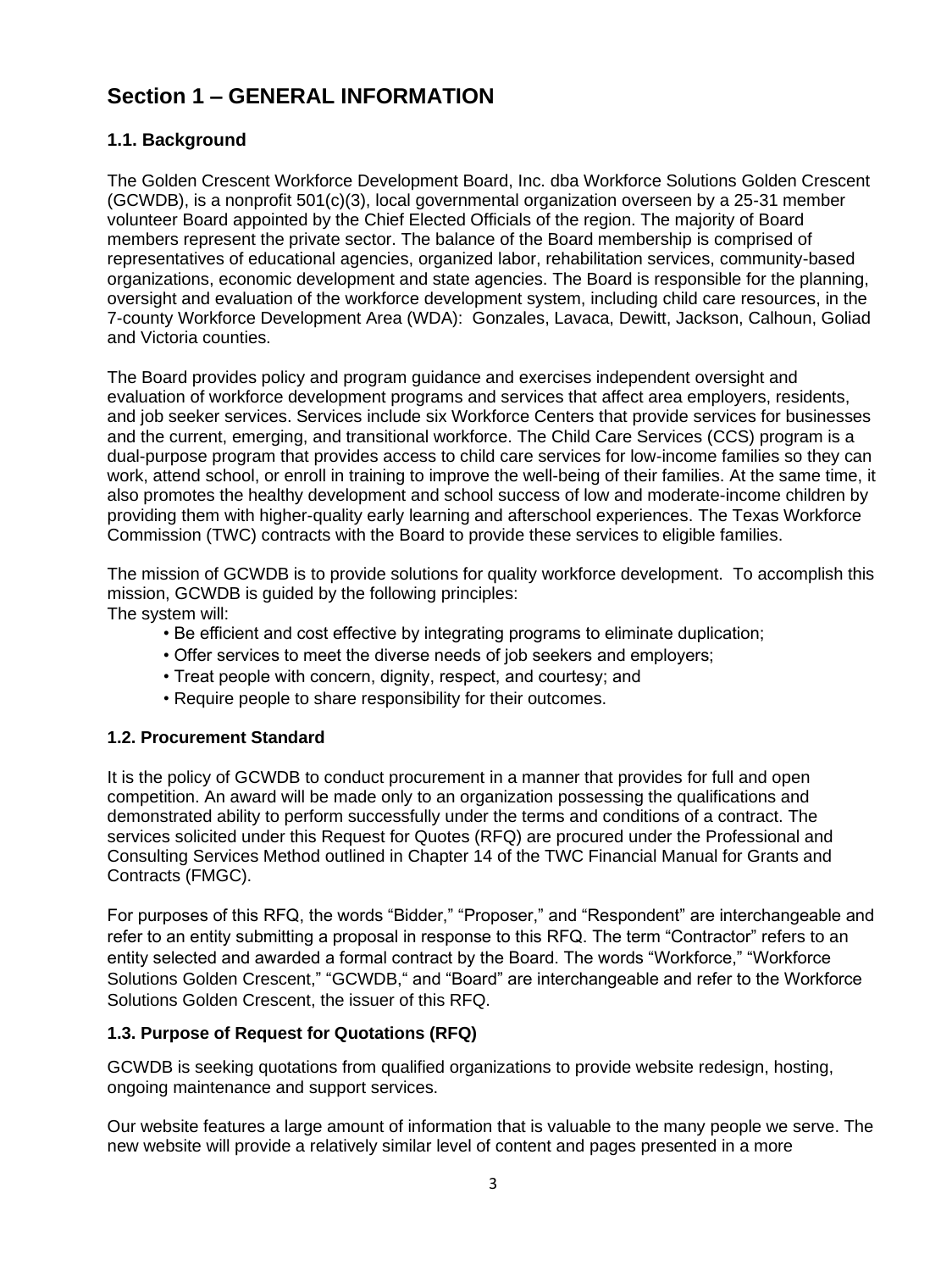accessible, client-based format. GCWDB is looking for an attractive design and platform that are easy to use and provide a responsive experience.

A successful website redesign will offer a user interface that is as intuitive as possible, and that carefully considers each and every visual and interactive element. Workforce Solutions Golden Crescent is the issuer of this RFQ.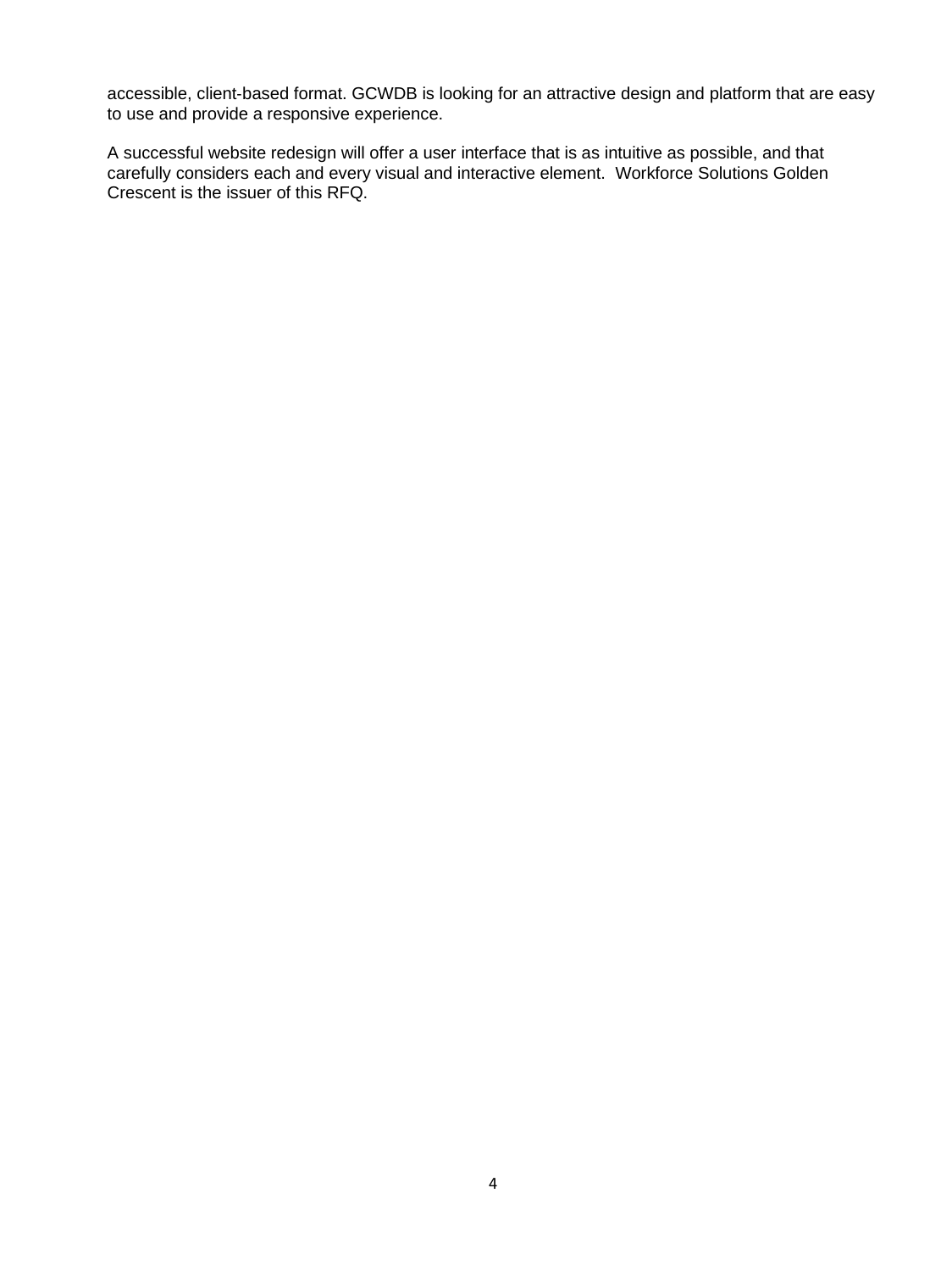## **Section 2 – DESCRIPTION OF WEBSITE REDESIGN, HOSTING AND MAINTENANCE SERVICES NEEDS**

## **2.1. Specifications and Requirements**

GCWDB is looking for a public website that is user‐friendly and will serve all potential and current clients, partners, and the general public. The website must function as the main portal for anyone seeking information about our programs, policies and functions of GCWDB. Our current website is located at [www.gcworkforce.org](file:///C:/Users/guajahej/Documents/Procurement/Website%20design/www.gcworkforce.org)

The Board intends to enter into a contract with one (1) entity to provide the following services:

- Website redesign and setup
- Website hosting
- Ongoing website support and maintenance

#### **a**. *Website Design and Infrastructure*

The selected contractor will be responsible for design/development of a highly visible, user-friendly and aesthetically pleasing website utilizing GCWDB's approved colors, logos and graphics.

Selected contractor shall provide design, content management system (CMS), programming, and other related services as specified by GCWDB. The CMS must allow non‐technical staff to make content changes. The selected contractor will make available a complete version of the work product on a password protected server ("Shadow Site") for GCWDB's review and acceptance. GCWDB shall review and evaluate the work product to assess whether it meets specifications and standards prior to launching the final production site. GCWDB requires the availability of a staging environment that is a best-effort exact duplicate of the targeted production host. Such a staging environment will be utilized as a "final-step" in testing the web application and content prior to moving them into production. The shadow site could be used for staging if no additional cost is incurred by the shadow site existing on the hosting server.

Selected contractor, at its own expense, shall make a complete backup copy of the final website. Contractor shall deliver to GCWDB a complete electronic copy of the website (including all third-party tools and modules used).

## **b**. *Website Hosting, Maintenance and Support*

Following GCWDB's acceptance of the work product, for a negotiated monthly fee for web hosting, maintenance and support, selected contractor shall provide the following:

- Monthly maintenance and support
- Site hosted server with server maintenance that is hardened and secure
- Upgrades and patches to performance, as needed, for both operational and security issues
- Registration of site
- Reporting services (monthly reports on maintenance and performance)
- Technical support to GCWDB's staff
- Back-ups
- Scalable, dedicated Internet bandwidth to the host server

#### **c**. *Content Control*

GCWDB shall have sole control over the content of the website and will own all rights to the website. Contractor shall not supplement, modify, or alter any work product which has been accepted by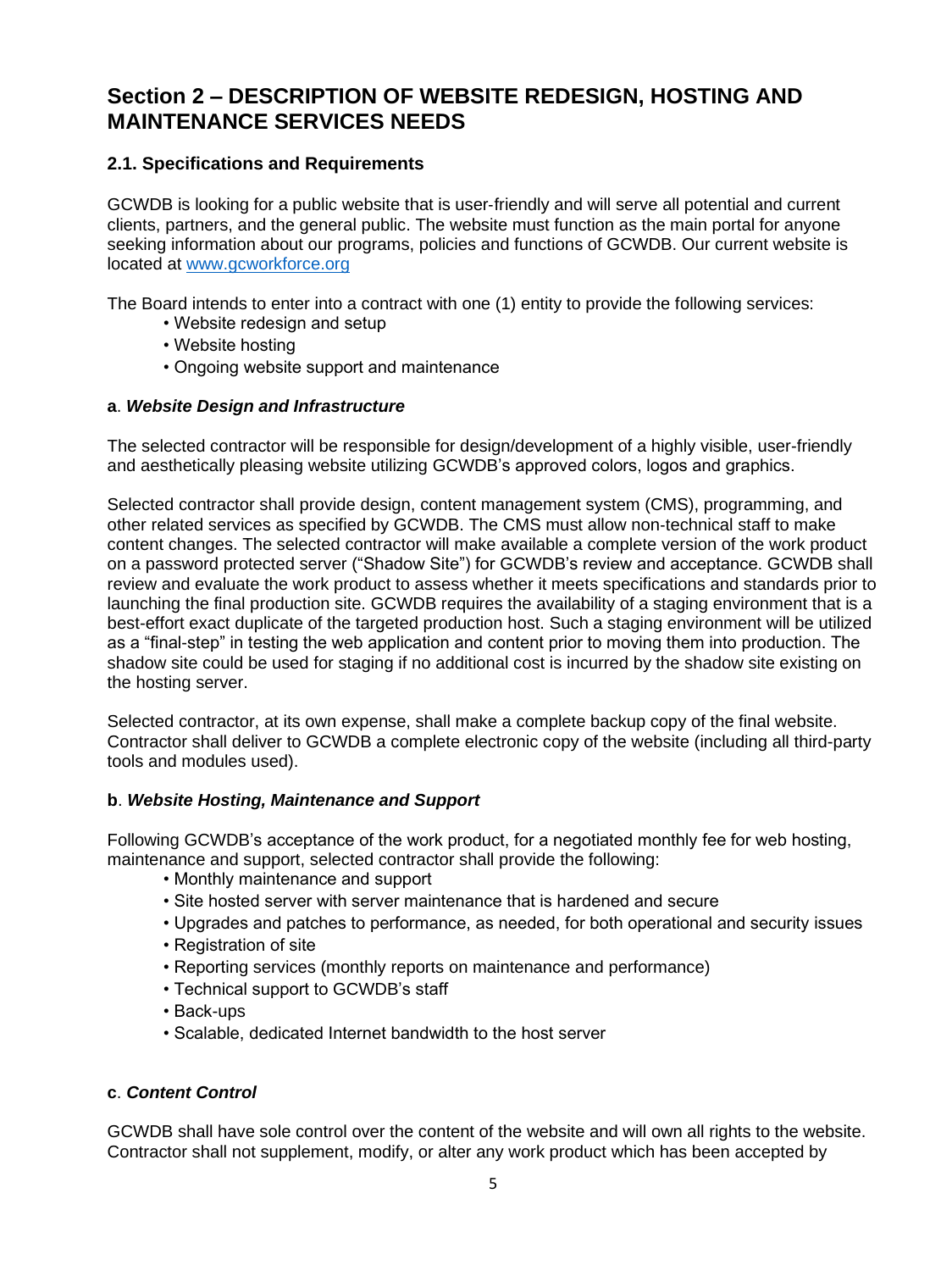GCWDB and any content (other than modifications strictly necessary to upload content to the website) without the prior written authorization of GCWDB. Contractor shall upload all initial content, including updates, to the website within 5 business days of delivery by GCWDB. Contractor shall also permit GCWDB to electronically transmit or upload content directly to the website through a CMS back end.

#### **d**. *Site Backup*

Selected contractor shall perform backups and maintain a complete and current copy of the website at all times. Contractor shall guarantee backups are performed and quick site restoration in the event of a failure. Contractor will provide disaster recovery measures to be executed if needed.

## **e**. *Security*

Selected contractor shall prevent unauthorized access, physical or electronic, to the production and shadow site, other restricted areas of the website and any databases or other sensitive material generated from or used in conjunction with the website. Contractor shall monitor site for intrusions and notify GCWDB of any known security breaches or holes.

#### **f**. *Server Logs and Web Site Statistics*

Selected contractor will provide monthly web server statistical reports to GCWDB, and at any other time as may be reasonably requested by Workforce Solutions. Contractor shall deliver in electronic form the raw server logs of the website activity for reports to be generated as part of another service. Contractor will enable server logs to capture all information, and Workforce Solutions will determine which information it will require.

#### **g**. *Copyright and Confidentiality*

The successful Offeror must maintain strict privacy of GCWDB records, data and files (regardless of media); including any copyrighted material received from GCWDB.

#### **h**. *Service Level Agreement*

GCWDB will require a Service Level Agreement (SLA) with the selected contractor. The SLA will outline compensation in the form of services or features for each month where the website is not accessible 99% of the time. If the services are no longer funded or the selected contractor becomes insolvent or is no longer capable of delivering services, all content and information stored on the host server will be physically and electronically delivered to GCWDB in a usable format.

#### **i**. *Required Features and Capabilities*

The following is a list of the minimum required features for the website. This information is to be used in the development of proposals, including budget. Responsive proposers must have the ability to offer and support all these features.

- Dynamic design mobile compatibility
- Compatible with all search engines
- Office 365 compatibility
- Site identification (banner)
- Homepage links to most requested items
- Graphic buttons customized to provide instant access to information and communication
- Print or email page, RSS, social media (i.e., Facebook and Twitter) on every page
- News Flash items
- Customer Friendly Navigation less than 3 clicks to content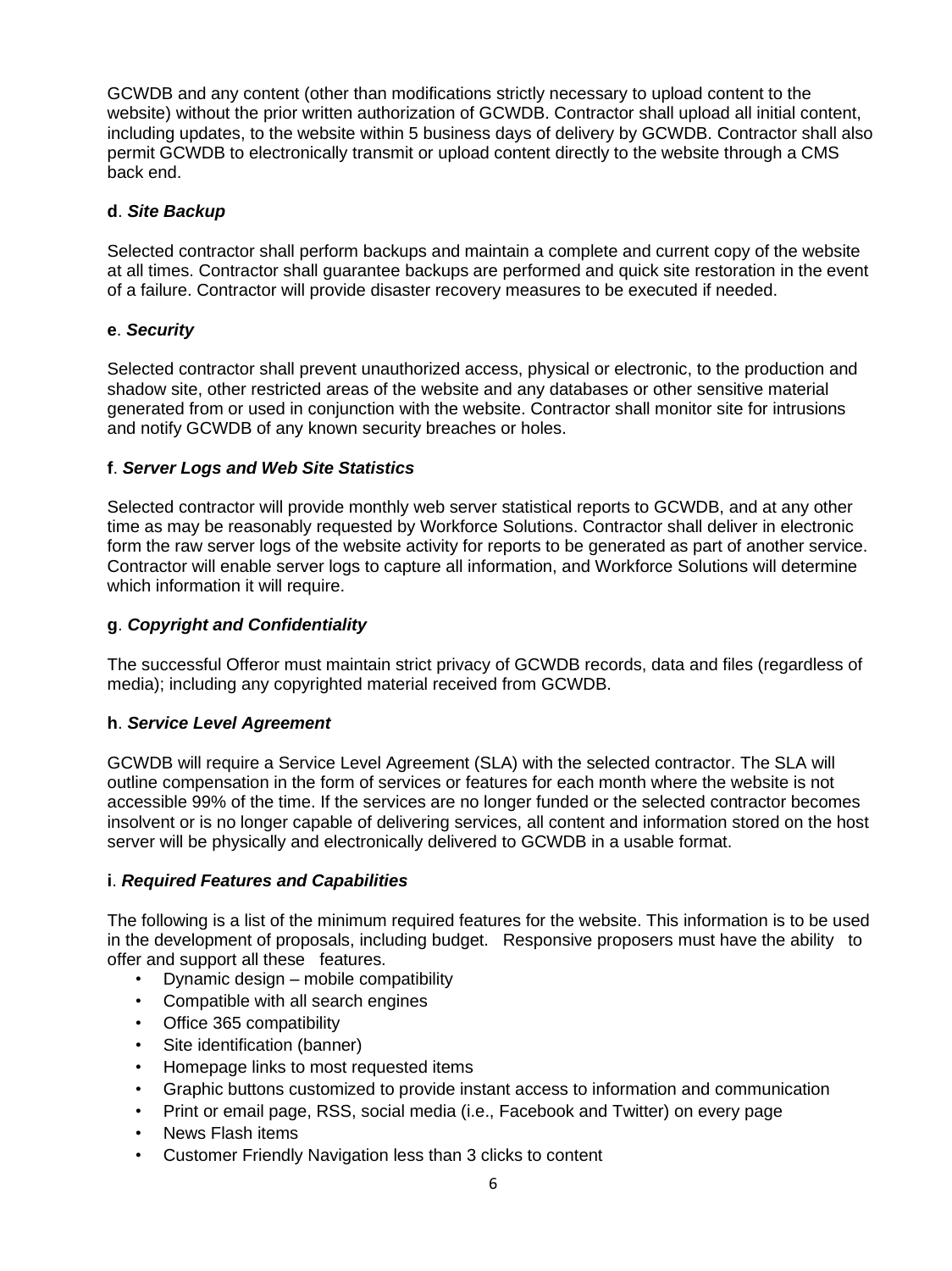- Commonly used large market share CMS with database development/integration as needed
- Calendars of events at a glance with filter list, day, week, month, notify me, iCals and RSS
- Feedback Form email submission to designated address
- Permanent links on every page
- FAQs or other frequently used services
- Global navigation with hierarchical structure
- Ability to sign up for notifications via email or SMS
- Powerful search ability through site
- Dynamic Breadcrumbs & Site Map
- Search Engine Registration & Optimization
- Bad Links Identifier
- Area that links to blog or blog area provided
- Live chat function
- Meet accessibility requirements The created websites must follow Federal 508 accessibility requirements and WCAG 2.0 AA standards and be tested for accessibility before acceptance by GCWDB. Selected vendor must provide a report that will include the results of auto-testing, screen-by-screen
- Assessments, pass/fail status for each of the identified compliance standards to be met and recommendations for how to repair the screens/pages that do not meet the standards. If possible, the report should include documentation of the experience of real users with disabilities and may recommend techniques for improving the usable accessibility of the application. Contractor shall validate, by title, if all accessibility requirements have been met.
- Translation of content into multiple languages via Google translate or similar technology
- Text should be scalable into larger fonts to accommodate the visually impaired to the greatest extent possible,
- Internal document depository required username and password protected
- Website Statistics including ability to download web logs by month
- User interface for calendar updates
- Managed news with auto publish of last three current events
- Managed Contact Us and Form Center
- Monthly polls (ability to create/display with results)
- Event Registration through added module or integration with a third-party tool
- Direct access to database if applicable
- Well-documented instructions on how to update site
- Multiple Browser Support Windows, Mac, IOS, Android and be Mobile friendly and responsive
- Well-documented instructions of additional menu options
- Templates for future pages along with modification instructions
- Web-based Admin User Interface Control Center for the following items: Content administration and management (ability to add/remove content, change headers and footers, modify menu & navigation, modify content, add/remove graphics, multiple user- level login & access, undo option)
- Mobile web site detection and browsing

## **2.2. Eligible Proposers**

Organizations possessing the capacity and demonstrated ability to perform successfully under the terms and conditions of a contract with GCWDB may respond to this RFQ. Eligible firms or independent agents include public entities, community‐based organizations, faith‐based organizations, non‐profit organizations, private for‐profit corporations, and other qualified providers. Minority, disadvantaged, veteran and/or women‐owned businesses are encouraged to respond to this RFQ. Entities that are presently debarred, suspended, proposed for debarment, declared ineligible or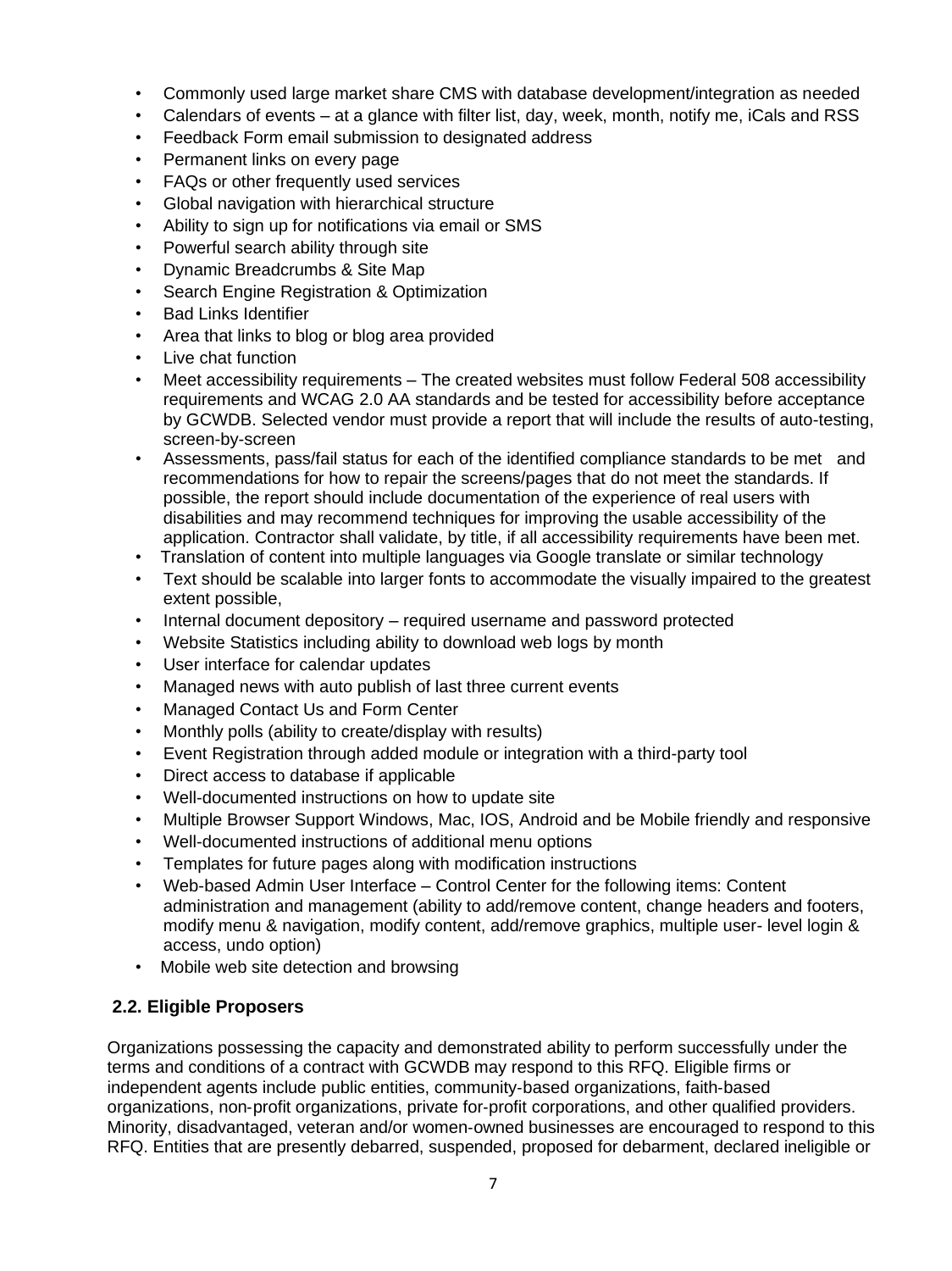voluntarily excluded from participation in this transaction by any federal department or agency are not eligible to respond to this RFQ or receive a contract.

## **2.3. Funding Clause**

Funding for the contract agreement is made possible from Federal and State workforce program allocations contracted to GCWDB through the Texas Workforce Commission. Any contract award resulting from this RFQ will be subject to early termination in the event Federal and/or State funding from Texas Workforce Commission is terminated or reduced to a level that continued funding of contracted services is no longer feasible. Such termination shall be without penalty. The selected contractor must be willing to accept this Funding Clause and incorporate it into any resulting contract agreement.

For the purpose of compliance with Section 511 of Public Law 101-166 (the Stevens Amendment), 100% of this project is financed by Federal Funds.

## **2.4. Authority**

All contracts awarded as a result of this RFQ must fully comply with applicable federal, state and local laws, rules, regulations and policies. GCWDB's policies and plans are available upon request. Proposers are expected and presumed to be knowledgeable of all applicable federal, state and local laws, rules, regulations, and policies.

For more information, see the Texas Workforce Commission web page at: <https://twc.texas.gov/agency/laws-rules-policy>

## **2.5. Governing Provisions and Limitations**

Violation of any of the following provisions may cause a proposal to be rejected:

1. The GCWDB is not liable for any cost associated with responding to this RFQ and will not authorize such costs as part of the contract with the selected organization.

2. The only purpose of this RFQ is to ensure uniform information in the solicitation of proposals for the procurement of services under the programs it covers. This RFQ is not to be construed as a purchase agreement, contract, or commitment of any kind; nor does it commit GCWDB to pay for costs incurred prior to the execution of a formal contract unless such costs are specifically authorized in writing by GCWDB.

3. GCWDB reserves the right to accept or reject any or all proposals received, to cancel or reissue this RFQ in part, or its entirety.

4. GCWDB reserves the right to award a contract for any items/services solicited via this RFQ in any quantity GCWDB determines is in its best interest.

5. GCWDB reserves the right to request additional information, clarification of, or explanation of any aspect of a response to this RFQ.

6. GCWDB reserves the right to correct any error(s) and /or make changes to this solicitation as it deems necessary.

7. GCWDB reserves the right to negotiate the final terms of any and all contracts awarded as a result of this solicitation with the selected proposer and any such terms negotiated may be renegotiated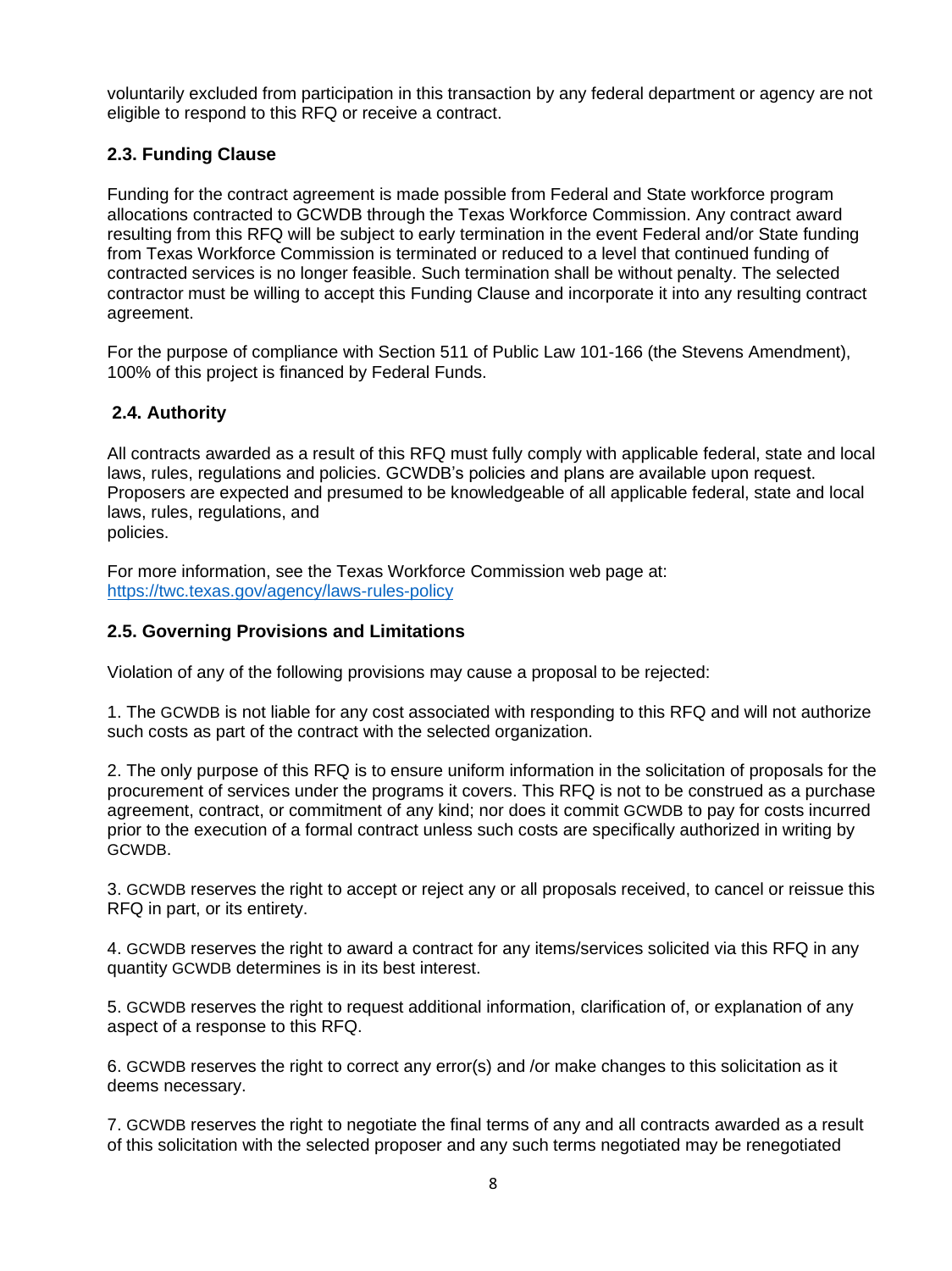and/or amended as necessary in order to successfully meet the needs of the workforce development area.

8. GCWDB reserves the right to contact any individual or entity listed in the proposal that may have knowledge of the proposer's experience, performance and qualifications.

9. GCWDB reserves the right to withdraw or reduce the amount of an award or to cancel any subaward or agreement resulting from this procurement if adequate funding is not received from TWC or other funding sources or due to legislative changes.

10. Proposers shall not, under penalty of law, offer or provide any gratuities, favors, or anything of monetary value to any officer, member, employee, or agent of the Board for the purpose of having an influencing effect toward their own proposal or any other proposal submitted hereunder.

11. Proposers shall not attempt in any manner to advocate for, lobby or otherwise attempt to influence any officer, board member, employee, proposal evaluator, or agent of GCWDB or elected official for purposes of affecting the outcome of this procurement.

12. No employee, officer, or agent of GCWDB shall participate in the selection, award or administration of a contract supported by workforce development funds, if a conflict of interest, or potential conflict, would be involved.

13. Proposers shall not engage in any activity that will restrict or eliminate competition.

14. All proposals submitted must be an original work product of the proposers. The copying, paraphrasing or otherwise using substantial portions of the work product from other entities and submitted hereunder as original work of the proposer is not permitted. Failure to adhere to this instruction may cause the proposal to be disqualified and rejected.

15. The solicitation and selection of proposals must conform to all relevant federal, state and local laws, regulations, rules, and policies governing the procurement of products, goods, and services. Proposers are responsible for familiarizing themselves with all such matters.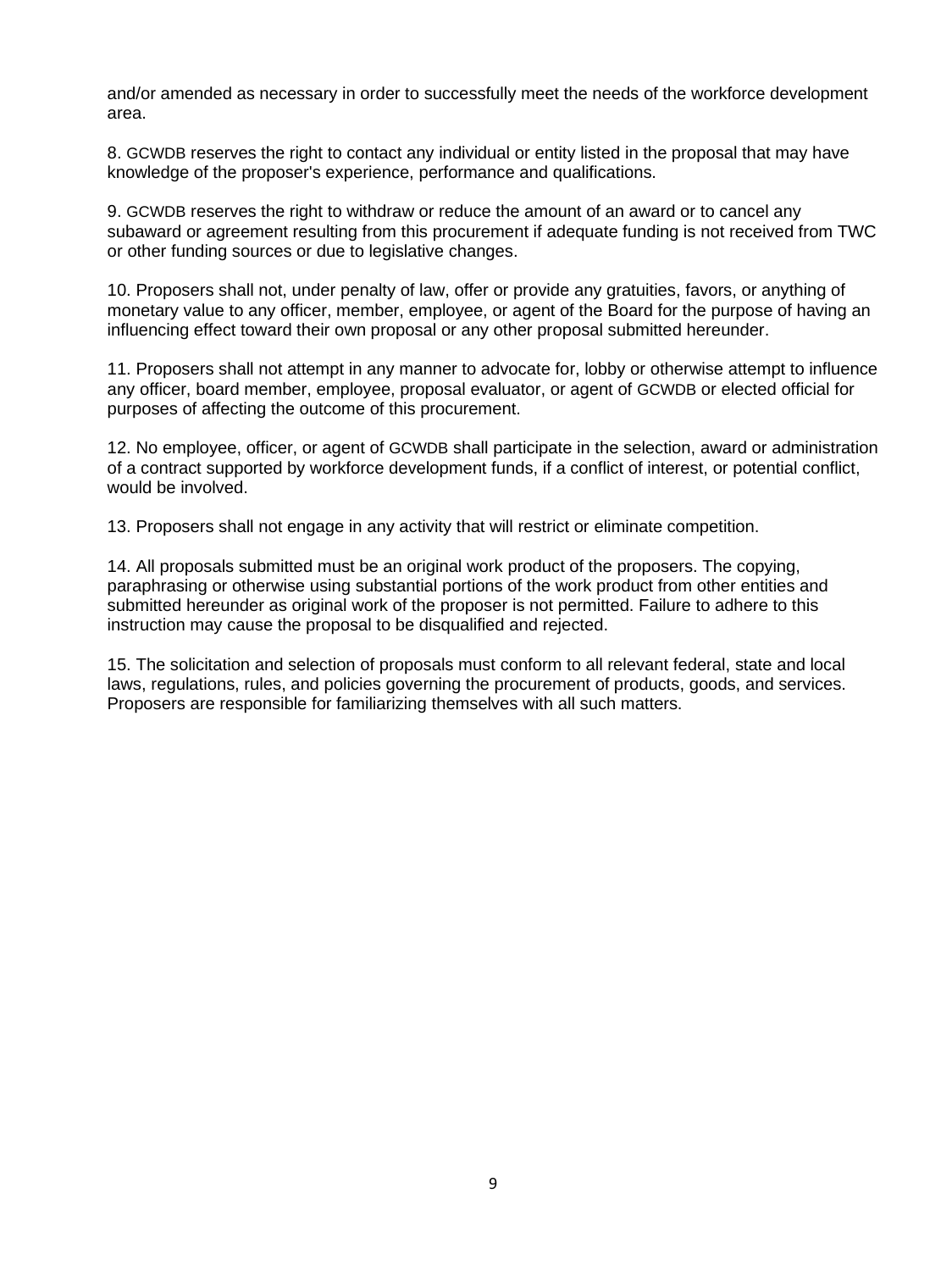## **Section 3 – RFQ GENERAL INFORMATION**

## **3.1. RFQ Availability**

The RFQ will be posted on GCWDB's website, www.gcworkforce.org/doing-business-with-us, and Texas Registry on January 10, 2022

The deadline for submission in response to this RFQ is Friday, March 11, 2022, by 4:00 p.m. (CST).

## **3.2. Technical Assistance**

Any questions regarding this RFQ must be submitted by email no later than 4:00 pm Monday, January 24, 2022. No questions may be submitted via private or public mail carrier, courier service, fax, or hand delivery, nor via telephone or in-person communication. A question and answer publication will be released by the Board on Friday, January 31, 2022. This publication will be posted on the Board's website @ [www.gcworkforce.org/doing-business-with-us.](http://www.gcworkforce.org/doing-business-with-us) All questions should be directed to [josetroncoso@gcworkforce.org.](mailto:josetroncoso@gcworkforce.org)

Other than questions submitted as directed above, GCWDB board members and staff are precluded from answering questions concerning this RFQ or the procurement process. Contact with Board members or staff of the Board or the current Subrecipient from the date that this RFQ is released until the contract is awarded is strictly prohibited. Violations of this prohibition will result in the automatic disqualification of the proposal.

Proposals may be withdrawn upon written request if made before the response deadline. The cost of submissions or returning proposals that are withdrawn shall be the responsibility of the proposer. Once the response deadline is passed, all proposals will become the property of GCWDB and will not be returned.

## **3.3. Proposal Evaluation**

All proposals will be reviewed and evaluated by a review team designated by GCWDB executive director. The evaluation process will include the following steps:

Step 1 – Determine responsiveness of each proposal received in terms of the requirements and specifications contained in this RFQ. Proposals deemed as non-responsive will not be considered for selection/award.

Step 2 – Responsive proposals will be evaluated and scored using a standardized instrument listing the criteria contained in this RFQ.

Step 3 – Scores will be totaled, and a rank of proposals determined.

Step 4 – GCWDB staff will notify all proposers of their selection or non-selection. Negotiations will begin with the selected proposer/proposers.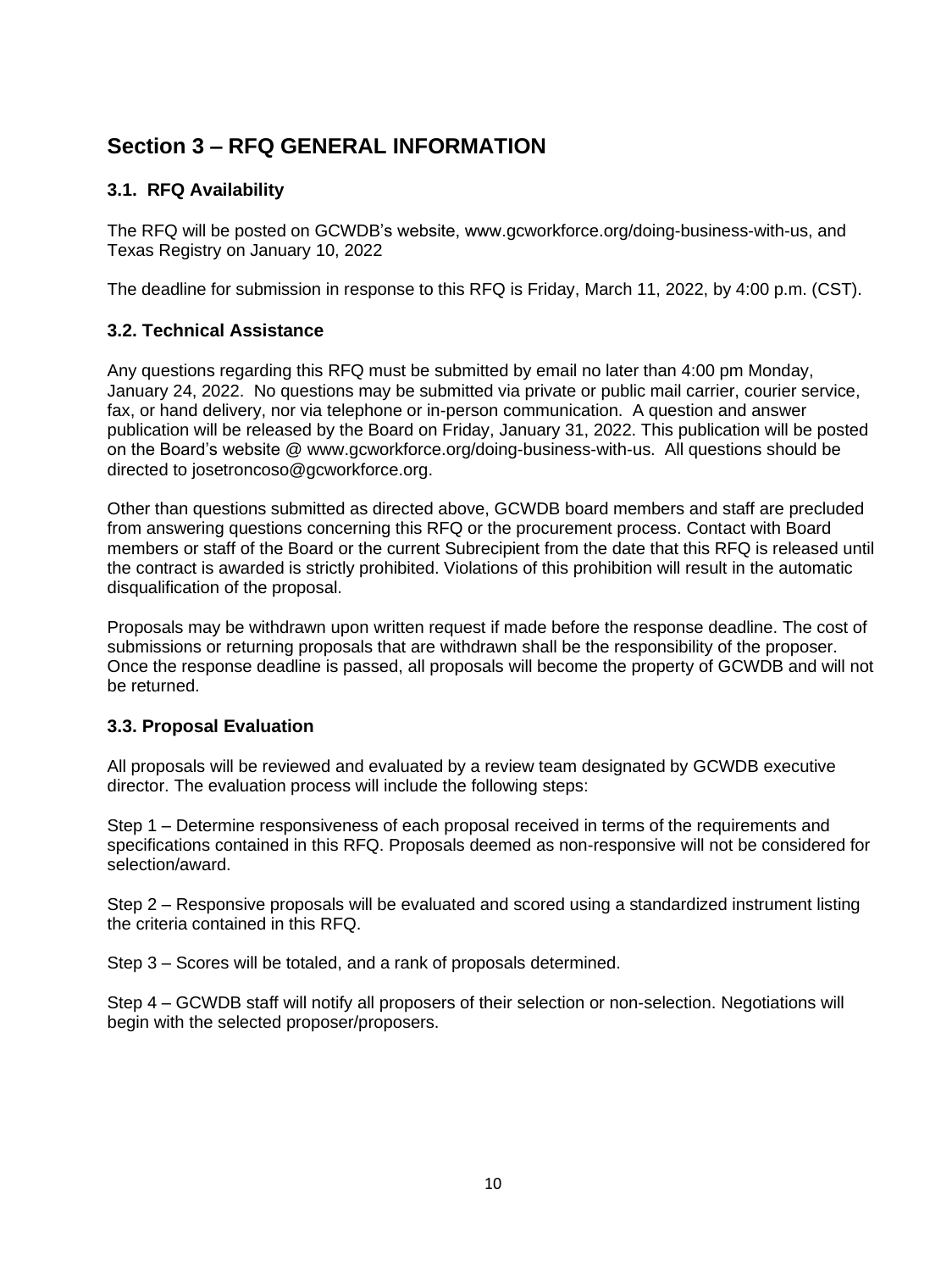## **EVALUATION CRITERIA**

| Qualifications, Knowledge and Experience                                           | 35 POINTS         |
|------------------------------------------------------------------------------------|-------------------|
| This criterion examines the qualifications, knowledge and skills of the respondent |                   |
| which have been derived from actual work experiences including a minimum of        |                   |
| five (5) years of relevant prior experience providing similar services.            |                   |
| Respondent's demonstrated experience should also include knowledge and             |                   |
| understanding of website design and accessibility compliance requirements. A       |                   |
| minimum of three (3) references from active clients                                |                   |
| Design and Service Approach                                                        | 35 POINTS         |
| This criterion is a measure of the respondent's proven ability to perform the      |                   |
| services requested. Points will be awarded based on: (1) the firm's proven track   |                   |
| record in providing same or similar services as those requested in this RFQ, (2)   |                   |
| the respondent's operating approach and method for delivering such services,       |                   |
| and (3) the technical resources available and designated for this contract         |                   |
| <b>Reasonableness of Cost</b>                                                      | 35 POINTS         |
| This criterion will determine if costs submitted are reasonable and necessary to   |                   |
| perform the proposed services.                                                     |                   |
| <b>Historically Underutilized Businesses (HUB) Bonus Points</b>                    | 5 POINTS          |
| Proposals that document HUB status will be awarded five bonus points.              |                   |
| HUB must attach a copy of the notice od certification to be eligible for the       |                   |
| points awarded under this section                                                  |                   |
| <b>Total Possible Points:</b>                                                      | <b>105 POINTS</b> |

## **3.4. Acceptance of Evaluation Methodology**

By submitting a proposal, Proposer acknowledges:

• Proposer's acceptance of the Proposal Evaluation Process

• The criteria for selection

• Proposer's recognition that some subjective judgments must be made by GCWDB and the evaluators during the RFQ process.

## **3.5. Debriefings and Appeals**

 $\triangleright$  The purpose of a Debriefing is to promote the exchange of information between a respondent and the Board staff pertaining to the proposal process and the bid evaluation system. The goal of a Debriefing is to assist a respondent in improving the quality of future bids. A Debriefing shall include an informal exchange of information pertaining to the Board proposal process and bid evaluation system and shall serve as an educational function for residents. During a Debriefing, the respondent will receive information on how their proposal was received and ranked. The Board reserves the right to limit the amount of time allocated for a Debriefing.

#### **Step 1:**

Respondents who desire a Debriefing must submit a written request within ten (10) calendar days of receipt of the Board's notification of the procurement decision. The Board shall acknowledge receipt of the request for a Debriefing in writing within ten (10) working days of receipt, along with the date and time of the scheduled Debriefing.

The Request for a Debriefing must be sent by registered mail or hand delivered (receipt will be issued), clearly identified externally as "Dated Material" and addressed to:

Workforce Solutions Golden Crescent Attn: Executive Director, 120 S. Main St., Suite 501, Victoria,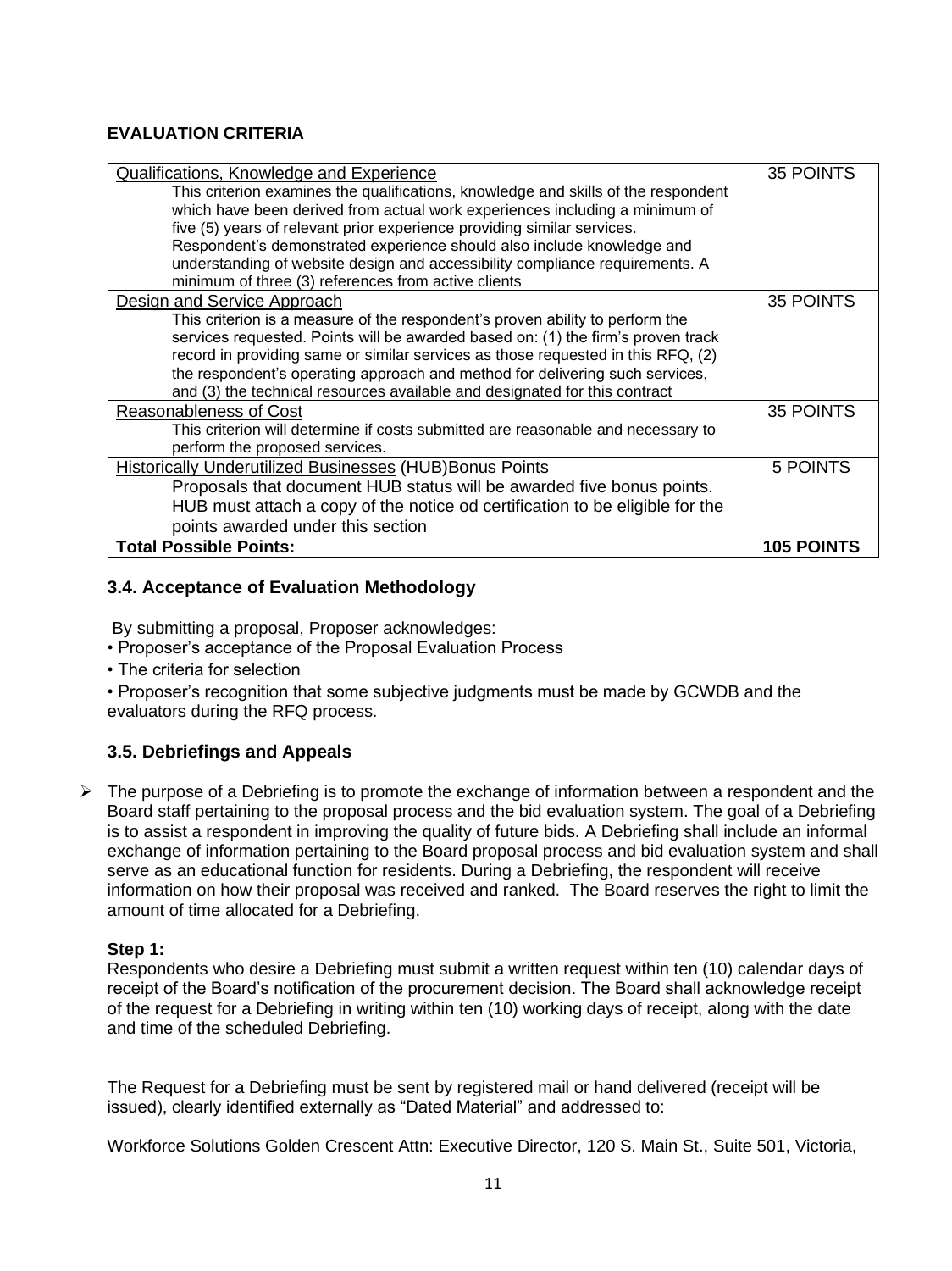Texas 77901. Telefax, facsimile, and e-mail requests for a Debriefing will NOT be accepted.

## **Step 2:**

The Debriefing shall be scheduled at the Board office located at 120 S. Main Street, Suite 501, Victoria, Texas 77901 or by phone no later than ten (10) working days from the date the inquiry is received by the Board.

## **Step 3:**

The Board staff shall meet with the respondent and shall review: 1) the proposal and bid evaluation process; and 2) how the appealing party's proposal/bid was scored and ranked; suggestions on how to improve future bids (if applicable).

 $\triangleright$  An Appeal occurs when an unsuccessful respondent believes that they were treated unfairly in the bid proposal and award process, and that they, rather than the organization selected for the award, deserve the procurement contract.

**Step 1:** If a respondent wishes to appeal the decision of the Board regarding their bid proposal, the complainant respondent must submit to the Executive Director, a written Request for a Hearing within ten (10) calendar days of the Debriefing. The Board shall acknowledge receipt of the Request for a Hearing in writing within ten (10) working days of receipt, along with the date and time of the scheduled Hearing. The Request for a Hearing must be sent by registered mail or hand delivered (receipt will be issued), clearly identified externally as "Dated Material" and addressed to:

> Workforce Solutions Golden Crescent Attn: Executive Director 120 S. Main, Suite 501, Victoria, Texas 77901

Note: Telefax, facsimile, and e-mail notices will NOT be accepted

**Step 2:** The written Request for a Hearing sent to the Executive Director must include the following information:

a. The funding decision being appealed (i.e. specific date of the RFQ/IFB and the Board's action taken);

b. Name, address, and phone number of the protesting party(ies);

c. A description of any alleged acts or omissions by the Board that form the basis for the protest (this must include the specific concerns and the specific grounds for the protest, and a citation of the law or regulation allegedly violated that forms the appeal.)

d. Any written information that respondent believes is relevant to the protest.

e. The remedy sought by the respondent.

f. An original signature by the appealing organization's authorized representative.

**Step 3:** A Hearing shall be scheduled at the Board Offices or by phone at a mutually agreed time and date, but no later than twenty (20) calendar days from the date the Request for a Hearing is received by the Board.

**Step 4:** The Executive Director, or his/her designee, shall act as the Hearing Officer. The Executive Director shall also appoint a Committee of either GCWDB Members and/or GCWDB staff to serve as the Hearings Committee. Such committee shall consist of the Hearing Officer and two or four additional committee members.

**Step 5:** The Hearing Committee shall meet with the protesting party to discuss the specific concerns and the grounds for the protest identified in the Request for a Hearing (see Step 2(c) above). Only those issues presented in the Request for a Hearing will be addressed at the Hearing. The Hearings Committee shall evaluate the appropriate actions which should be taken while abiding by GCWDB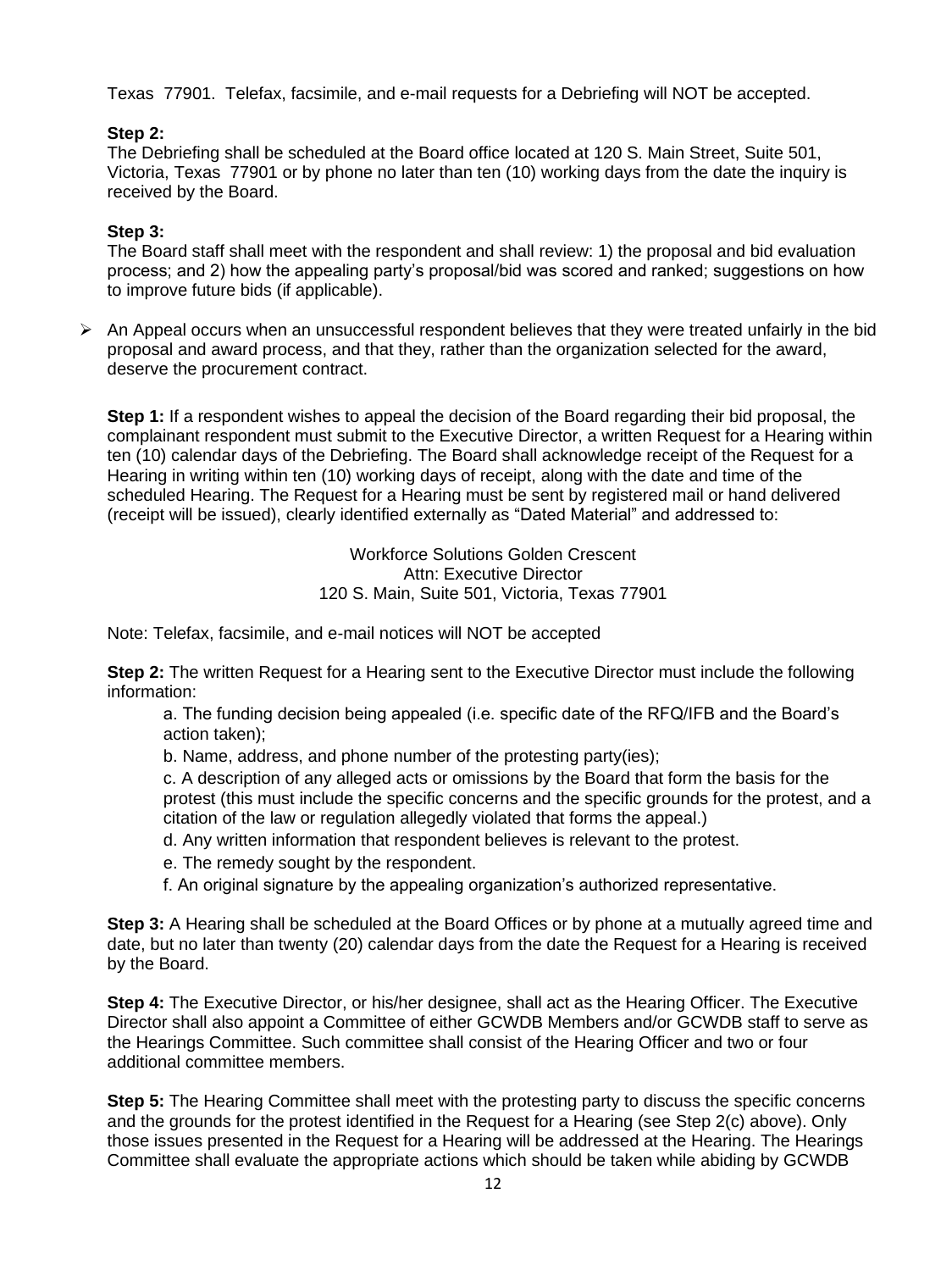funding rules and regulations and which are consistent with GCWDB procurement policies. **Step 6:** A determination will be made within ten (10) business days from the date of the Hearing. Should the Hearings Committee determination result in a different outcome for the respondent, such recommendation shall be presented to the full GCWDB for consideration and possible action at the next scheduled meeting. However, GCWDB is NOT obligated to accept the Hearings Committee determination and/or recommendation.

**Right to Make No Awards.** The Board specifically reserves the right to vary the provisions set forth herein any time prior to the execution of a contract where such a variance is deemed in the best interest of the Board. The Board reserves the right to accept or reject any or all proposals submitted; to cancel this Request in part or in its entirety; or to reissue the RFQ in part or in its entirety.

## **3.6. RFQ Submission Instructions**

The deadline for submission in response to this RFQ is Friday, March 11, 2021 by 4:00 p.m. (CST). Timely delivery of proposals to the Board offices or via email is the sole responsibility of the proposer.

Completed proposals must be submitted to:

Workforce Solutions Golden Crescent 120 South Main, Suite 501 Victoria, Texas 77901 Attention: Jose Troncoso or email to: josetroncoso@gcworkforce.org

Unless requested by the Board, no additional information will be accepted from a proposer after the deadline for submission of proposals. (Note: All proposals will become the property of the Board).

Proposers must submit the original with all executed (i.e. original signatures) forms and certificates. Any Proposal lacking any of the attachments will be ruled unresponsive and will not be considered under this procurement.

#### **SUBMISSION ORDER**

Sequentially numbered pages, including any attachments

- Proposal Cover Sheet (Attachment A)
- Proposal Narrative (Attachment B)
	- A. Qualifications and Experience
	- B. Design and Service Approach
- Budget Form (Attachment C)
- Capabilities Chart (Attachment D)
- Certification Regarding Conflict of Interest (Attachment E)
- Certifications Regarding Lobbying, Debarment, Suspension and Other Responsibility Matters, Drug-Free Workplace Requirements (Attachment F)
- Texas Corporate Franchise Tax Certification (Attachment G)
- State Assessment Certification Workplace (Attachment H)
- Certification of Proposer (Attachment I)
- Other relevant information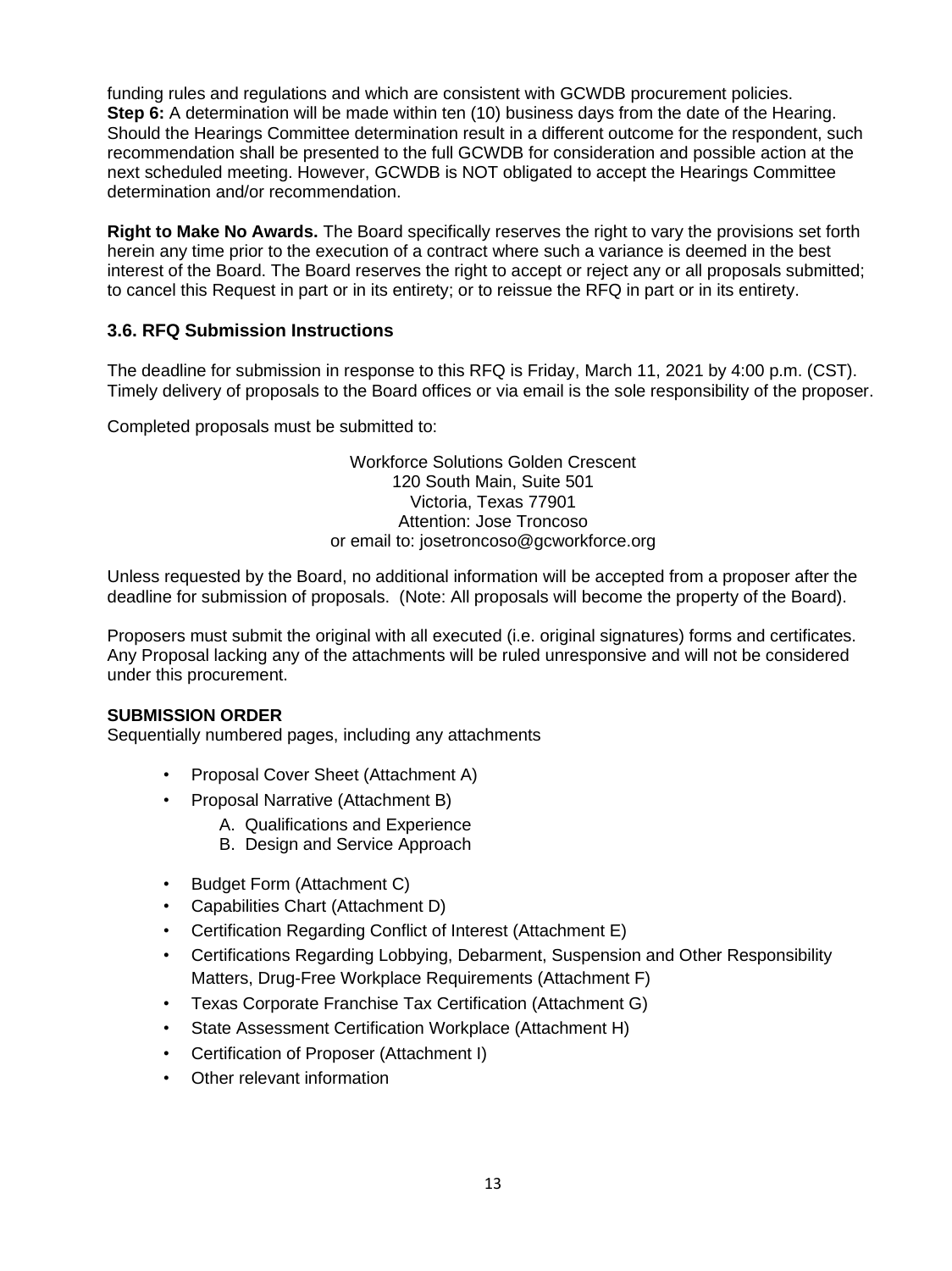## **ATTACHMENT A – PROPOSAL COVER SHEET**

## REQUEST FOR QUOTES FOR WEBSITE REDESIGN, HOSTING AND MAINTENANCE SERVICES

| Legal Name of Proposing Entity    |                                                    |
|-----------------------------------|----------------------------------------------------|
| and dba, if any:                  |                                                    |
| <b>Mailing Address</b>            |                                                    |
| <b>Physical Address</b>           |                                                    |
| Authorized                        |                                                    |
| Representative/Signatory          |                                                    |
| Authority:                        |                                                    |
| <b>Telephone Number:</b>          |                                                    |
| <b>Cell Phone Number</b>          |                                                    |
| Fax Number:                       |                                                    |
| E-Mail:                           |                                                    |
| Type of Organization              | □Private for-profit                                |
|                                   | □Private non-profit                                |
|                                   | □Government Agency                                 |
|                                   | □Partnership                                       |
|                                   | □Sole Proprietor                                   |
|                                   | □Other (specify)                                   |
| Date Established                  |                                                    |
| <b>Federal EIN</b>                |                                                    |
| <b>Texas State Comptroller ID</b> |                                                    |
| Number                            |                                                    |
| <b>Historically Underutilized</b> | $\square$ Yes (if yes, attach current certificate) |
| Business?                         | $\Box$ No                                          |
|                                   |                                                    |
| Typed Name & Title of             |                                                    |
| <b>Authorized Signatory:</b>      |                                                    |
| <b>Signature and Date:</b>        |                                                    |
|                                   |                                                    |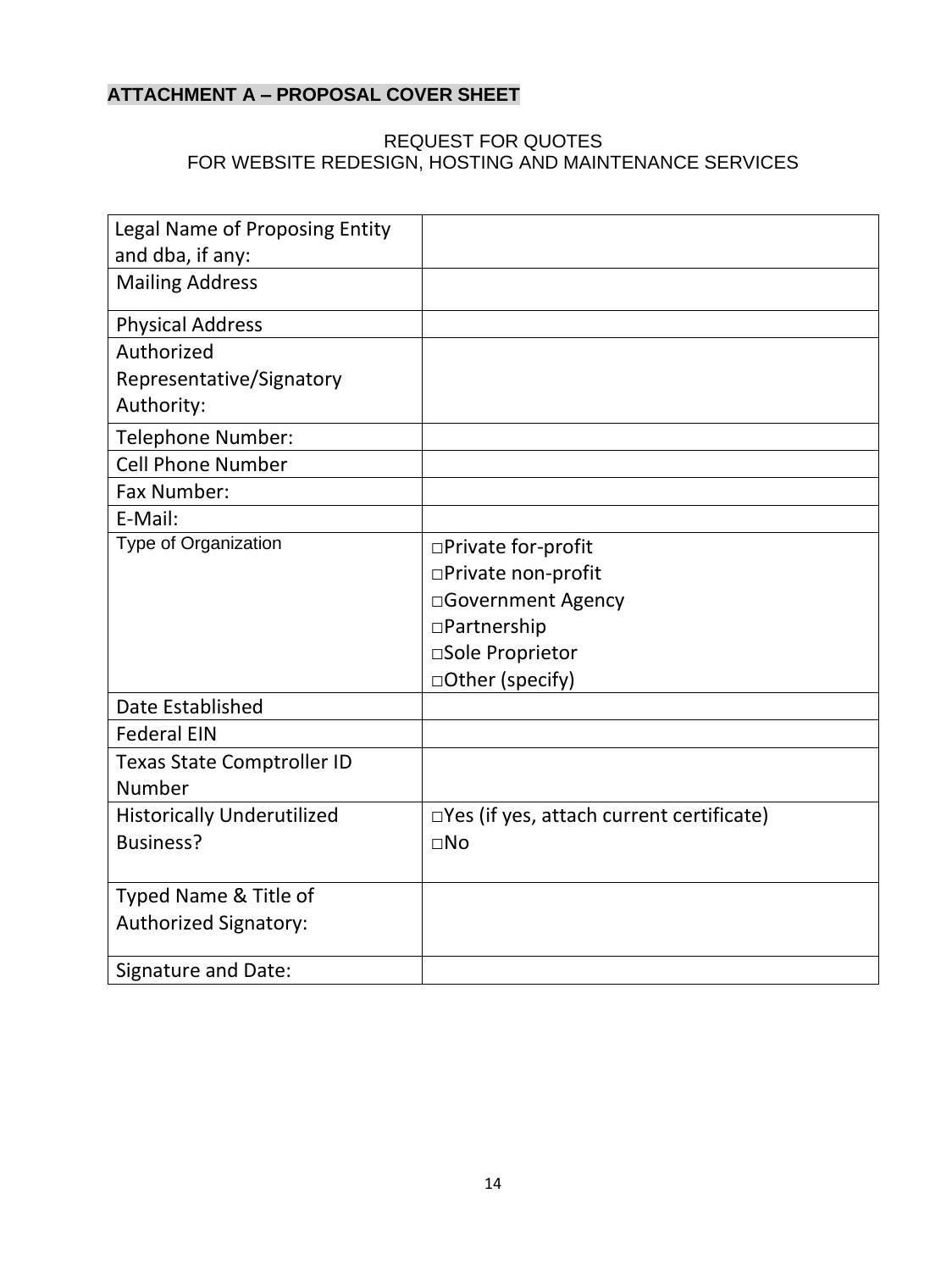## **ATTACHMENT B – PROPOSAL NARRATIVE**

- A. Qualifications and Experience
	- 1) Provide a brief description of the history and structure of your organization: how long you have been in business, description of ownership type, principal location, and number of employees.
	- 2) Describe the services that your organization provides.
	- 3) Describe the capabilities and capacity of your organization to demonstrate your ability to perform the services requested in this RFQ.
	- 4) Identify all personnel that will be assigned to any work associated with this proposal (name and title) and provide a brief summary of each person's qualifications. Identify the person who will serve as the lead or primary contact for the project.
	- 5) Provide at least three (3) references of current clients and/or former clients that you have provided the same or similar services as described in this RFQ to during the last two (3) years. Include organization name, contact person, address, telephone number, and email address (if available), and dates of service.
	- 6) Provide evidence of a high level of skill in website design and in producing attractive websites that offer an effective, user‐friendly environment that is easy to manage and meets contemporary standards for website appearance and functionality. Provide links to three (3) websites that demonstrate your web design skills.
	- 7) Provide any additional information that would support your organization's proposal.
- B. Design and Service Approach
	- 1) Describe your approach to for the development, implementation, and maintenance services outlined in this RFQ. Provide a timeline and budget for project plan, assessment, implementation, testing, training, deployment, and maintenance. (Note: The specific services should address and demonstrate your understanding of the type of services requested).
	- 2) Describe your operating approach and method of performance in providing this type of services to non‐profit, public organizations.
	- 3) Describe the specific resources your firm will dedicate to this contract and your ability to perform website design, as described in this RFQ, in a timely manner. Describe your firm's ability to perform work assignments within tight timeframes. Including your expertise in website architecture development content management systems, interactivity, analytics and searchability, database integration, security, customer support and other technical aspects of producing a highly functional website.
	- 4) Does your firm intend to subcontract any work out to other individuals or firms? If your response is YES, please specify what work would be subcontracted, the reasons for subcontracting, and to whom. And if work is subcontracted, does your firm have the ability to procure additional services from other vendors using a competitive process (e.g., obtaining a minimum of three quotes)? And does your subcontract documents allow for including specific contract provisions required by our Board and funding agency?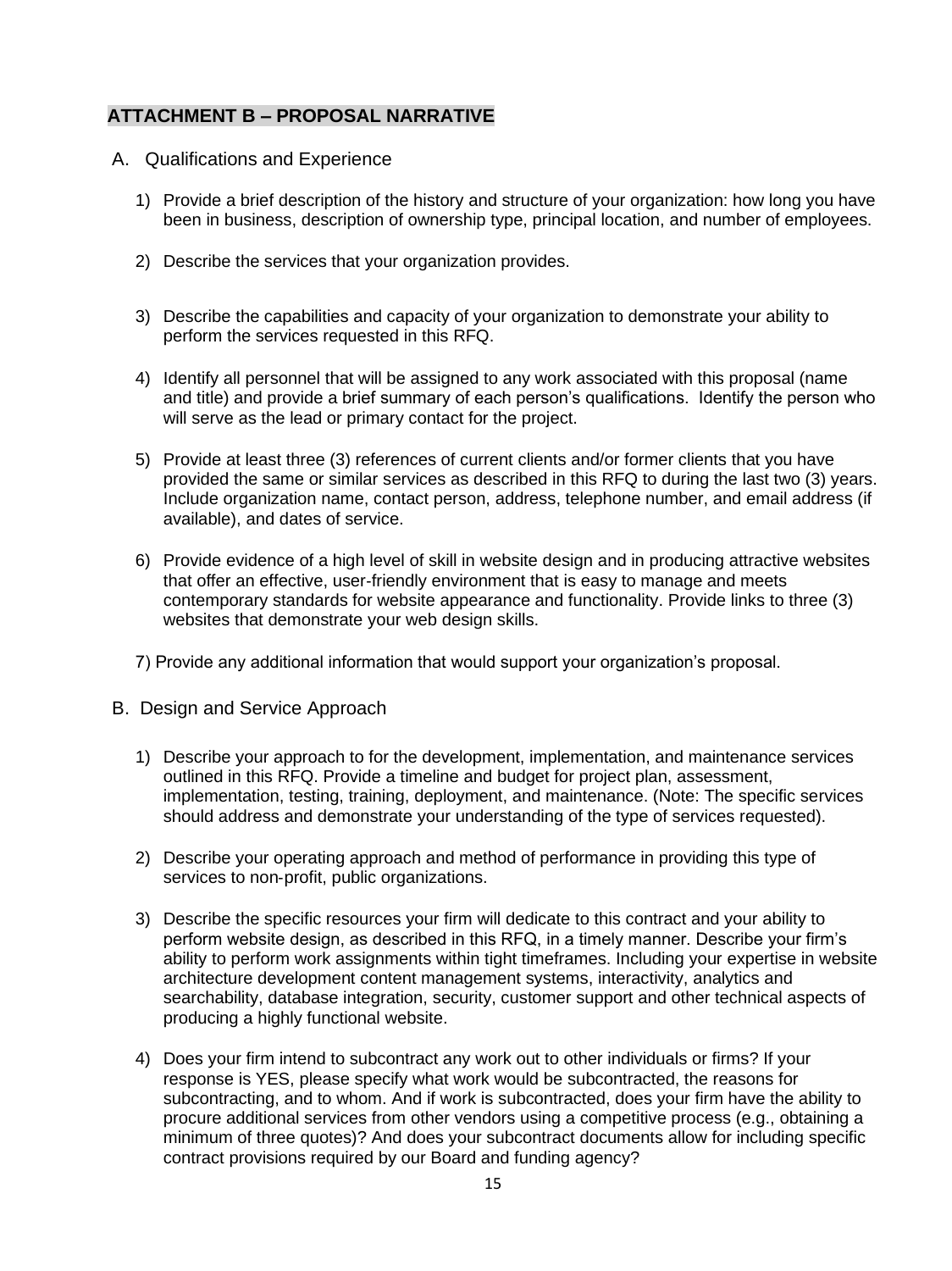- 5) Describe how the shadow site will be created, which will be utilized to review and evaluate the work product and serve as a staging/testing environment prior to launching the production site.
- 6) Explain the process that will be followed to update the site and evaluate usability standards and testing.
- 7) Provide a description of infrastructure, utilities and tools proposed for website updates and maintenance.
- 8) Describe the process to be used for upgrades and patches that will be performed for both operational and security issues as needed.
- 9) Describe your systems for ensuring security of the website, databases or any sensitive materials. Include a description of your system monitoring and processes of notification and action to any breaches or holes.
- 10) Provide a detailed description (or list) of the services to be provided/included as part of the ongoing maintenance and support of the website, including:
	- a. Data center redundancy
	- b. Frequency of backups
	- c. Safeguarding of the back-up copies
	- d. Monitoring tools and measures to ensure website availability

e. Provider's responsibilities and action if the service is compromised, e.g. by power loss, flood, fire, or structural damage to your location

f. Information on the hosting site, including specifications on security, disaster recovery, and procedures for handling outages

- 11) Describe the security of the host server and for the website.
- 12) Describe requirements, if any, for bandwidth to the Internet necessary to support reasonable performance of website maintenance tools
- 12) Complete Attachment D Capabilities Chart
- C. Timelines

.

The proposal should include a comprehensive list of planned tasks, timelines and deliverables. GCWDB's firm date for going live with the website is July 1, 2022. Provide the following:

- 1) Outline of all tasks to be performed.
- 2) Person(s) responsible for each task.
- 3) Timeframe for completion of each task.
- 4) Number of days/hours estimated to complete work.
- 5) A contingency plan should be included in case the original timeline is not met.

 Indicate the frequency of progress reports or progress meetings which GCWDB can anticipate during this project.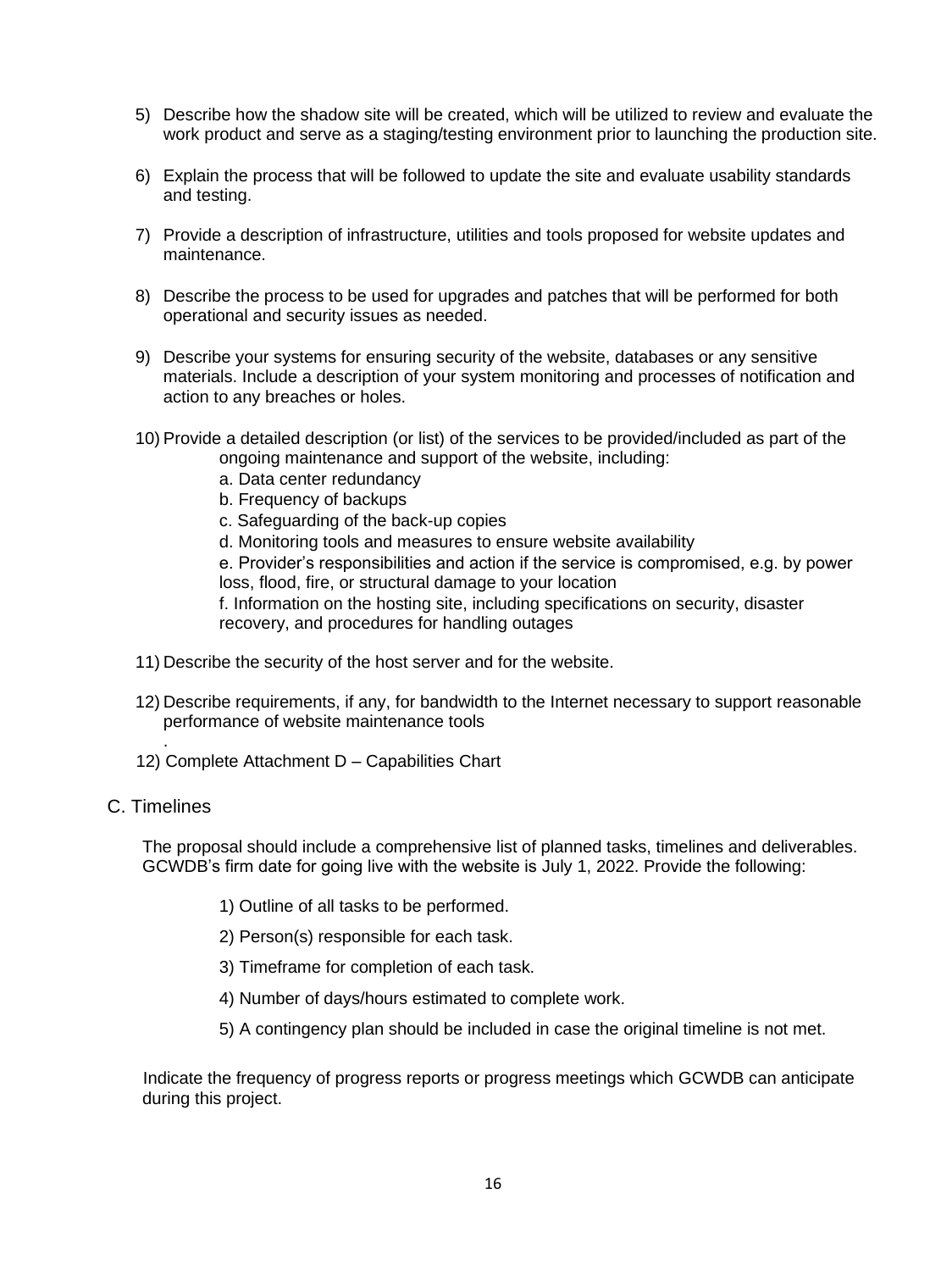## **ATTACHMENT C – BUDGET FORM**

Provide a line-item budget or schedule of fees for each of the cost area listed below. Include an explanation for all costs – i.e. hourly rates, set-up fees, frequency, etc. Attach additional pages if needed.

Cost Summary

| ------------                           |  |  |  |
|----------------------------------------|--|--|--|
| Website Design                         |  |  |  |
| Hosting                                |  |  |  |
| <b>Ongoing Maintenance and Support</b> |  |  |  |
| <b>TOTAL</b>                           |  |  |  |

1. Website Redesign Costs

2. Hosting

3. Ongoing Maintenance and Support

4. Hourly Rate(s) for added services as needed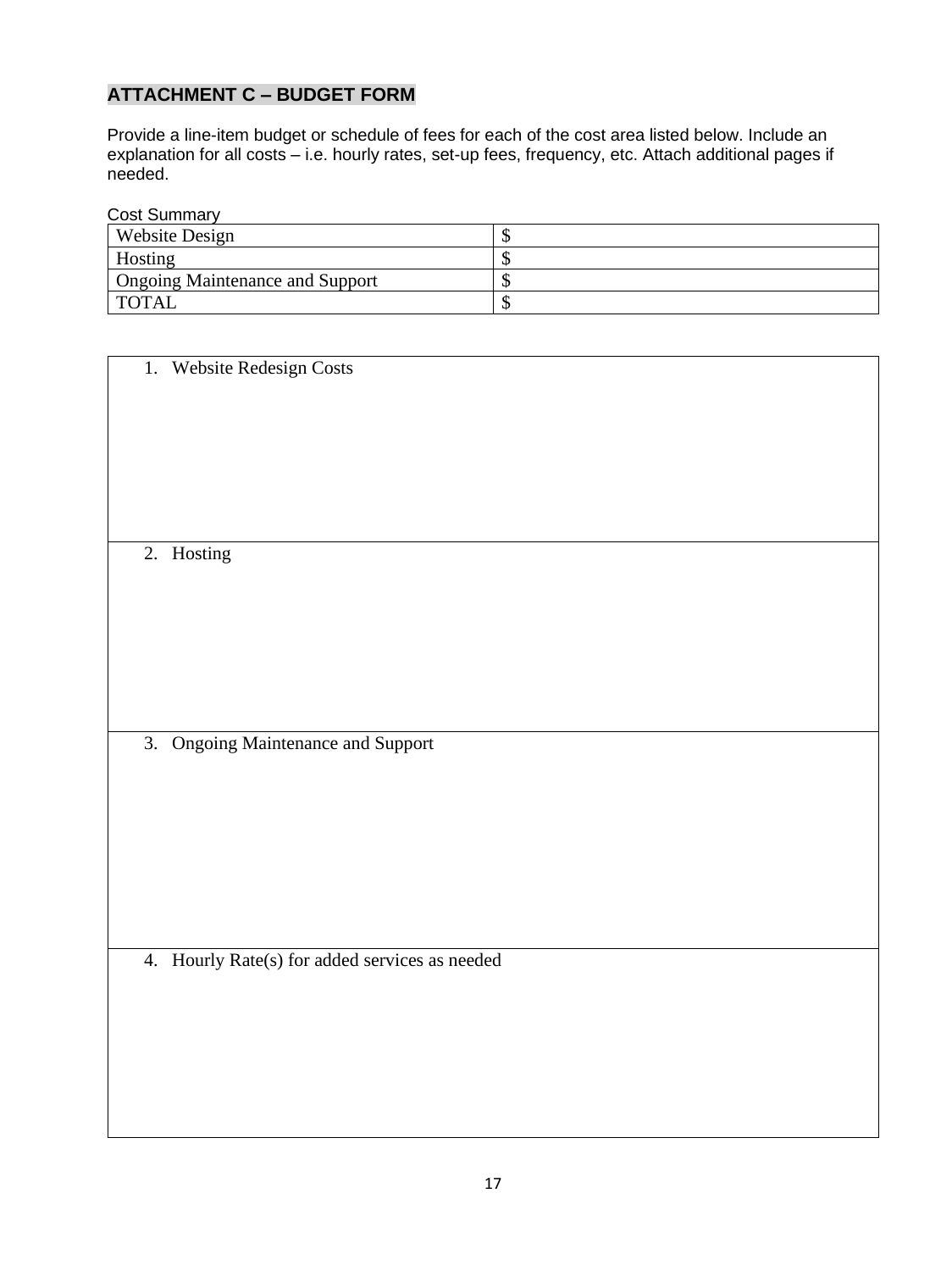## **ATTACHMENT D – CAPABILITIES CHART**

Check all items that are included or applicable in your hosting proposal. Provide a line-item budget or schedule of fees for each of the cost area listed below. Include an explanation of service and costs in the note section along with frequency – i.e. hourly rates, set-up fees, etc. Attach additional pages if needed.

| <b>WEB HOSTING</b>                      | <b>PROVIDED</b> |    |           | NOTES: |
|-----------------------------------------|-----------------|----|-----------|--------|
|                                         | <b>YES</b>      | NO | <b>NA</b> |        |
| Secure Hosting and features or          |                 |    |           |        |
| services                                |                 |    |           |        |
| Disk Space allotted for hosting         |                 |    |           |        |
| package                                 |                 |    |           |        |
| Bandwidth (Network Traffic) List        |                 |    |           |        |
| limits if any.                          |                 |    |           |        |
| Daily Backups and Restore abilities     |                 |    |           |        |
| Monthly Maintenance/Support             |                 |    |           |        |
| included (Number of Hours)              |                 |    |           |        |
| Domain Names/Sub Domains                |                 |    |           |        |
| 99% Network Uptime Guarantee            |                 |    |           |        |
| <b>Control Panel or Admin Access</b>    |                 |    |           |        |
| Web Site Traffic Report                 |                 |    |           |        |
| Access to raw web file logs             |                 |    |           |        |
| Describe any site monitoring            |                 |    |           |        |
| offered                                 |                 |    |           |        |
| <b>Auto Responders</b>                  |                 |    |           |        |
| <b>FTP</b> Accounts                     |                 |    |           |        |
| My SQL Databases                        |                 |    |           |        |
| <b>Custom Error Page</b>                |                 |    |           |        |
| <b>Protected Directories</b>            |                 |    |           |        |
| Streaming Audio & Video                 |                 |    |           |        |
| <b>Tech Support</b>                     |                 |    |           |        |
| <b>SSL</b>                              |                 |    |           |        |
| 24/7 Access FTP                         |                 |    |           |        |
| <b>Site Ranking Reports</b>             |                 |    |           |        |
| <b>File Manager</b>                     |                 |    |           |        |
| <b>Automated Programming Interfaces</b> |                 |    |           |        |
| (APIs)                                  |                 |    |           |        |
| Live Chat                               |                 |    |           |        |
| <b>Event Registration</b>               |                 |    |           |        |
| Security Patches - Please include       |                 |    |           |        |
| frequency                               |                 |    |           |        |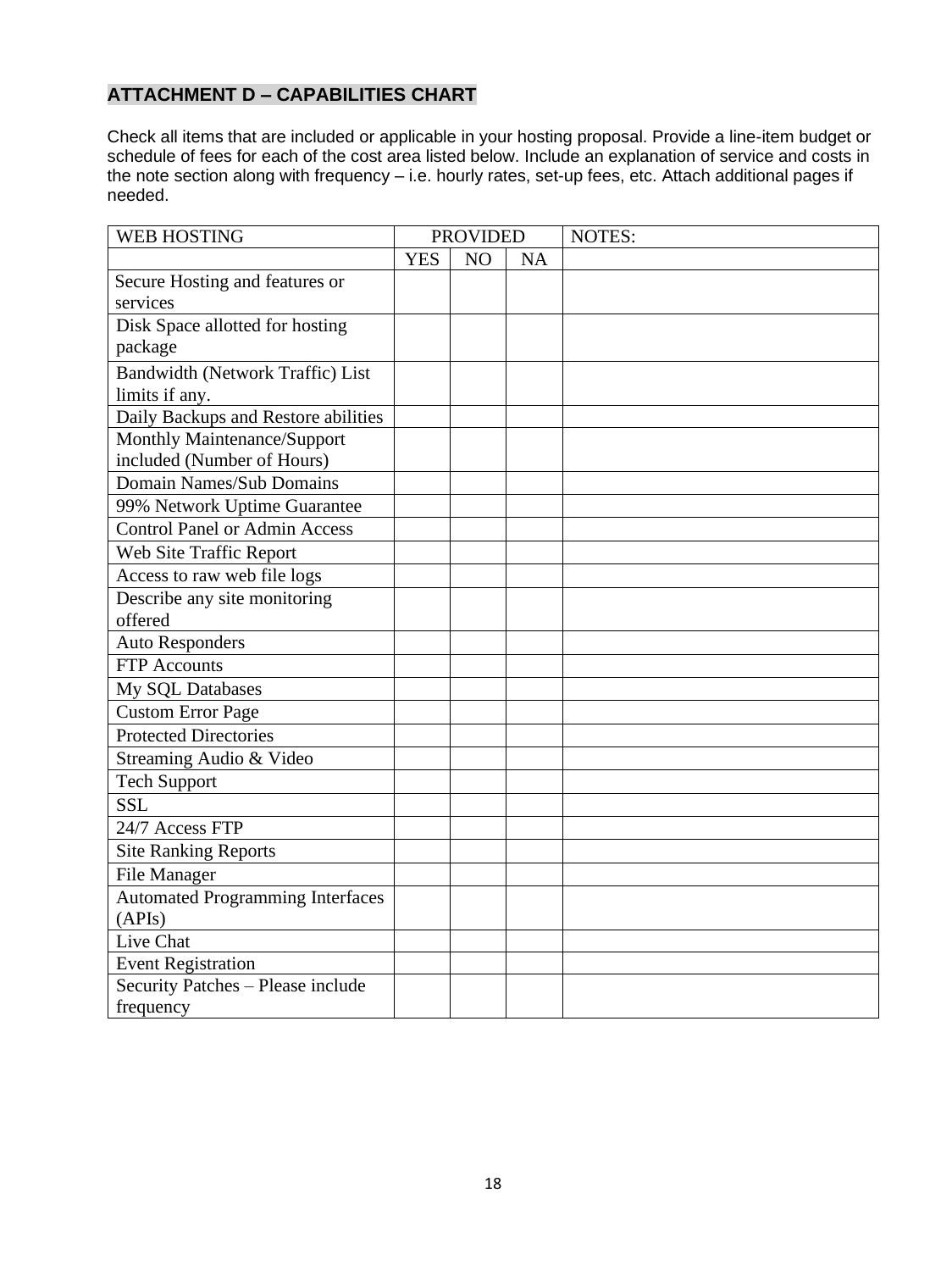#### **ATTACHMENT E – CERTIFICATION REGARDING CONFLICT OF INTEREST**

By signature of this proposal, Proposer covenants and affirms that:

- (1) No manager, employee, or paid consultant of the Proposer is a member of the Board, the CEO, or an employee of the Board;
- (2) No manager or paid consultant of the Proposer is married to a member of the Board, the CEO, or an employee of the Board;
- (3) No member of the Board, the CEO, or employee of the Board owns or controls more than a 10 percent interest in the Proposer;
- (4) No spouse or member of the Board, CEO, or employee of the Board is a manager or paid consultant of the Proposer;
- (5) No member of the Board, the CEO, or employee of the Board receives compensation from Proposer for lobbying activities as defined in Chapter 305 of the Texas Government Code;
- (6) Proposer has disclosed within the proposal any interest, fact, or circumstance which does or may present a potential conflict of interest;
- (7) Should Proposer fail to abide by the foregoing covenants and affirmations regarding conflict of interest, Proposer shall not be entitled to the recovery of any costs or expenses incurred in relation to any contract with the Board and shall immediately refund to the Board any fees or expenses that may have been paid under the contract and shall further be liable for any other costs incurred or damages sustained by the Board relating to that contract.

Disclosure of Potential Conflict of Interest (Please describe): \_\_\_\_\_\_\_\_\_\_\_\_\_\_\_\_

\_\_\_\_\_\_\_\_\_\_\_\_\_\_\_\_\_\_\_\_\_\_\_\_\_\_\_\_\_\_\_\_\_\_\_\_\_\_\_\_\_\_\_\_\_\_\_\_\_\_\_\_\_\_\_\_\_\_\_\_\_\_\_\_\_\_\_\_\_\_\_\_\_

\_\_\_\_\_\_\_\_\_\_\_\_\_\_\_\_\_\_\_\_\_\_\_\_\_\_\_\_\_\_\_\_\_\_\_\_\_\_\_\_\_\_\_\_\_\_\_\_\_\_\_\_\_\_\_\_\_\_\_\_\_\_\_\_\_\_\_\_\_\_\_\_\_\_

\_\_\_\_\_\_\_\_\_\_\_\_\_\_\_\_\_\_\_\_\_\_\_\_\_\_\_\_\_\_\_\_\_\_\_\_\_\_\_\_\_\_\_\_\_\_\_\_\_\_\_\_\_\_\_\_\_\_\_\_\_\_\_\_\_\_\_\_\_\_\_\_\_\_\_

\_\_\_\_\_\_\_\_\_\_\_\_\_\_\_\_\_\_\_\_\_\_\_\_\_\_\_\_\_\_\_\_\_\_\_\_\_\_\_\_\_\_\_\_\_\_\_\_\_\_\_\_\_\_\_\_\_\_\_\_\_\_\_\_\_\_\_\_\_\_\_\_

Name of Organization

Signature of Authorized Representative **Date** Date Date

Printed Name and Title of Authorized Representative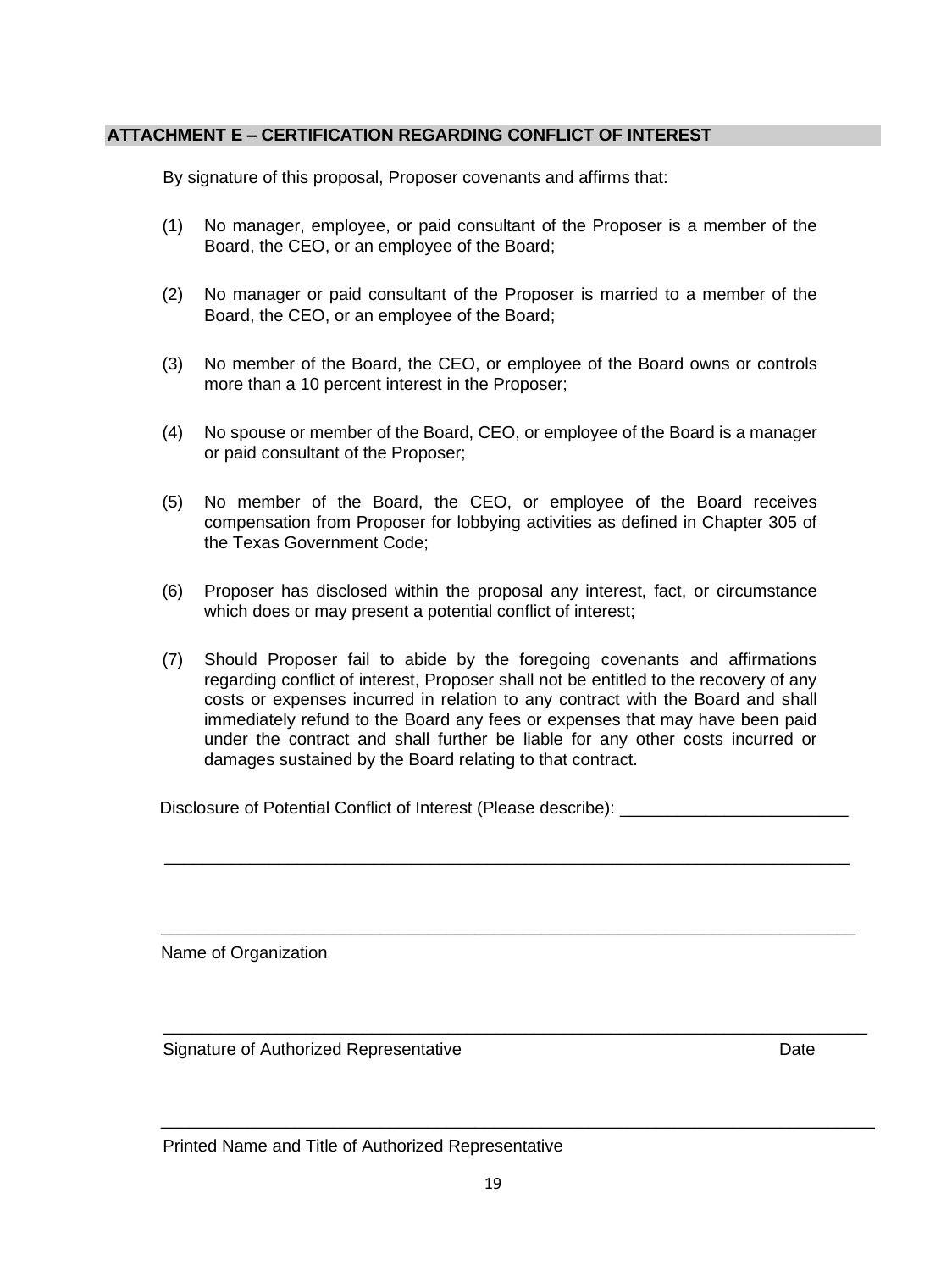## **ATTACHMENT F – STATE ASSESSMENT CERTIFICATION**

The undersigned authorized representative of the firm or individual contracting herein certifies that the following indicated statement is true and correct and that the undersigned understands making a false statement is a material breach of contract and is grounds for contract cancellation.

The firm or individual certifies that:

\_\_\_\_\_\_\_\_ Is current in Unemployment Insurance taxes, Payday and Child Labor law monetary obligations, and Proprietary School fees and assessments payable to the State of Texas.

and the contract of the contract of the contract of the contract of the contract of the contract of the contract of the contract of the contract of the contract of the contract of the contract of the contract of the contra

Has no outstanding Unemployment Insurance overpayment balance payable to the State of Texas.

Signature and Date

Printed Name and Title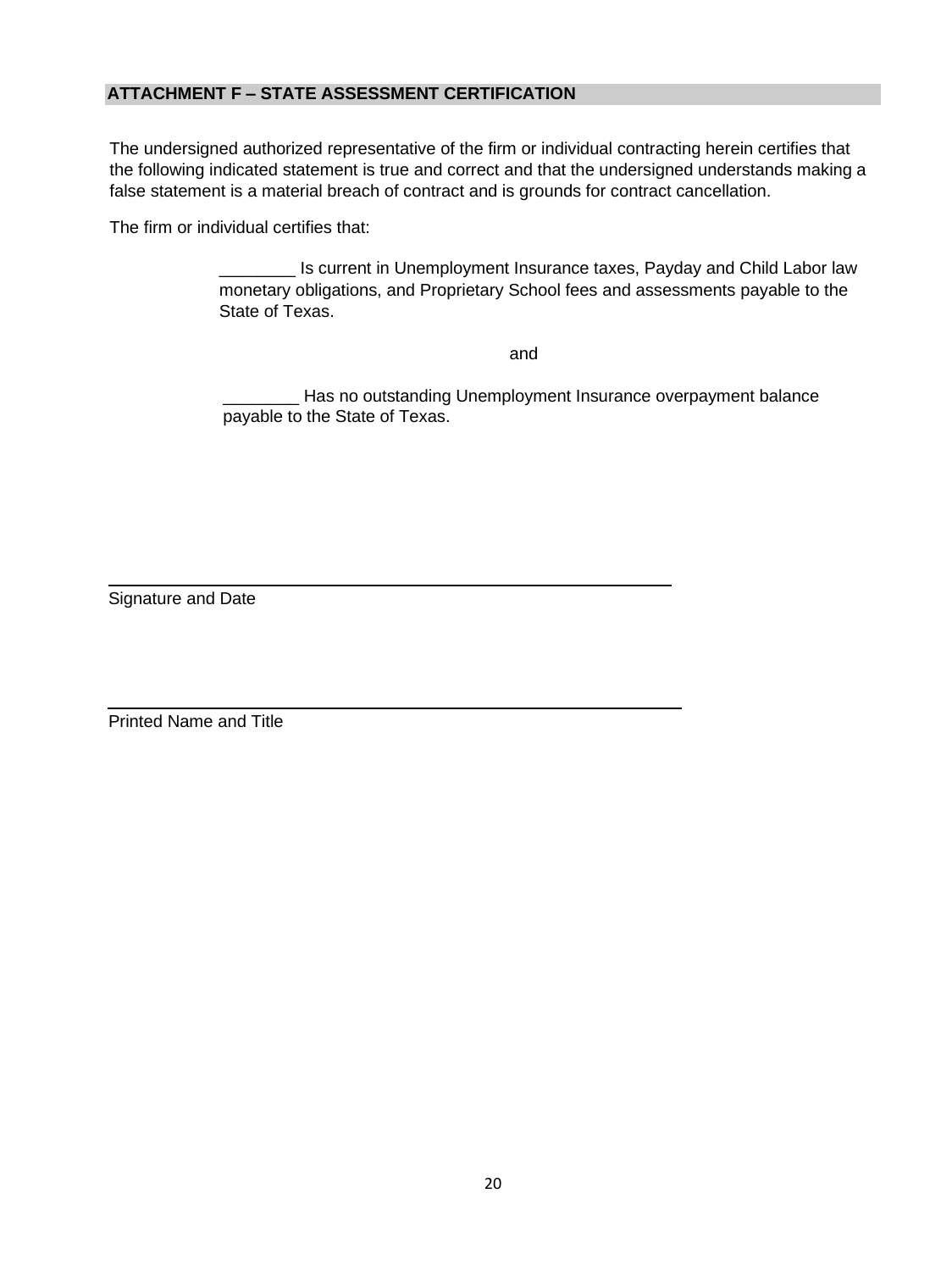#### **ATTACHMENT G – TEXAS CORPORATE FRANCHISE TAX CERTIFICATION**

Pursuant to Article 2.45, Texas Business Corporation Act, state agencies may not contract with a forprofit corporation that is delinquent in making state franchise tax payments. The following certification that the corporation entering into this contract is current in its franchise taxes must be signed by the individual on Form 203, Corporate Board of Directors Resolution, to sign the contract for the corporation.

The undersigned authorized representative of the corporation contracting herein certifies that the following indicated statement is true and correct and that the undersigned understands making a false statement is a material breach of contract and is grounds for contract cancellation.

Indicate the certification that applies to your corporation:

- The Corporation is a for-profit corporation and certifies that it is not delinquent in its franchise tax payments to the State of Texas.
- The Corporation is a non-profit corporation or is otherwise not subject to payment of franchise tax to the State of Texas.

\_\_\_\_\_\_\_\_\_\_\_\_\_\_\_\_\_\_\_\_\_\_\_\_\_\_\_\_\_\_\_\_\_\_\_\_\_\_\_\_\_\_\_\_\_\_\_\_\_\_\_\_\_\_\_

Signature and Date

Printed Name and Title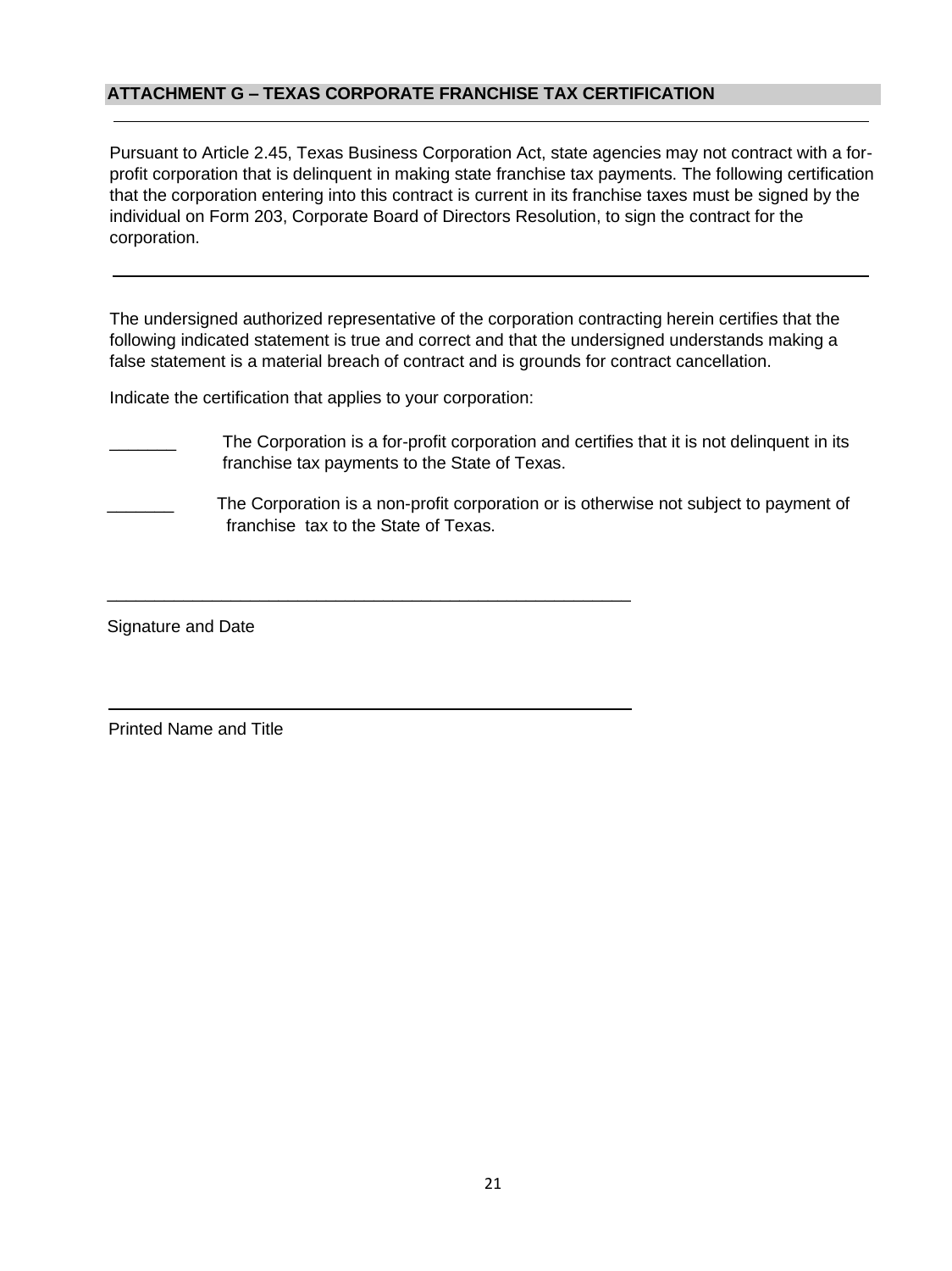#### **ATTACHMENT H – CERTIFICATION REGARDING LOBBYING, DEBARMENT, SUSPENSION AND OTHER RESPONSIBILITY MATTERS, EQUAL OPPORTUNITY/NON-DISCRIMINATION, AND DRUG-FREE WORKPLACE REQUIREMENTS**

*Lobbying:* This certification is required by the Federal Regulations, implementing Section 1352 of the Program Fraud and Civil Remedies Act, Title 31 U.S. Code, for the Department of Education (34 CFR Part 82), Department of Health and Human Services (45 CFR Part 93).

The undersigned contractor certifies that:

- (1) No federal appropriated funds have been paid or will be paid, by or on behalf of the undersigned, to any person for influencing or attempting to influence an officer or employee of Congress, or an employee of a Member of Congress in connection with the awarding of any federal grant, the making of any federal loan, the entering into of any cooperative agreement, and the extension, continuation, renewal, amendment, or modification of any federal contract, grant, loan or cooperative agreement.
- (2) If any funds other than federal appropriated funds have been paid or will be paid to any person for influencing or attempting to influence an officer or employee of any agency, a Member of Congress, and officer or employee of Congress, or an employee of a Member of Congress in connection with this federal contract, grant, loan or cooperative agreement, the undersigned shall complete and submit Standard Form — LLL, "Disclosure Form to Report Lobbying", in accordance with its instructions.
- (3) The undersigned shall require that the language of this certification be included in the award documents for all sub awards at all tiers (including subcontracts, sub grants, and contracts under grants, loans, and cooperative agreements) and that all sub recipients shall certify and disclose accordingly.

*Debarment, Suspension, and Other Responsibility Matters:* This certification is required by the Federal Regulations, implementing, Executive Order 12549, Government-wide Debarment and Suspension, for the Department of Agriculture (7 CFR Part 3017), Department of Labor (29 CFR Part 98), Department of Education (34 CFR Parts 85, 668 and 682), Department of Health and Human Services (45 CFR Part 76).

The undersigned contractor certifies that neither it nor its principals:

- (1) Are presently debarred, suspended, proposed for debarment, and declared ineligible or voluntarily excluded from participation in this transaction by any federal department or agency.
- (2) Have not within a three-year period preceding this contract been convicted of or had a civil judgment rendered against them for commission of fraud or a criminal offense in connection with obtaining, attempting to obtain, or performing a public (federal, State or Local) transaction or contract under a public transaction, violation of Federal or State antitrust statutes or commission of embezzlement, theft, forgery, bribery, falsification or destruction of records, making false statements, or receiving stolen property;
- (3) Are not presently indicted for or otherwise criminally or civilly charged by a governmental entity with commission of any of the offenses enumerated in Paragraph (2) of this certification; and,
- (4) Have not within a three-year period preceding this contract had one or more public transactions terminated for cause or default.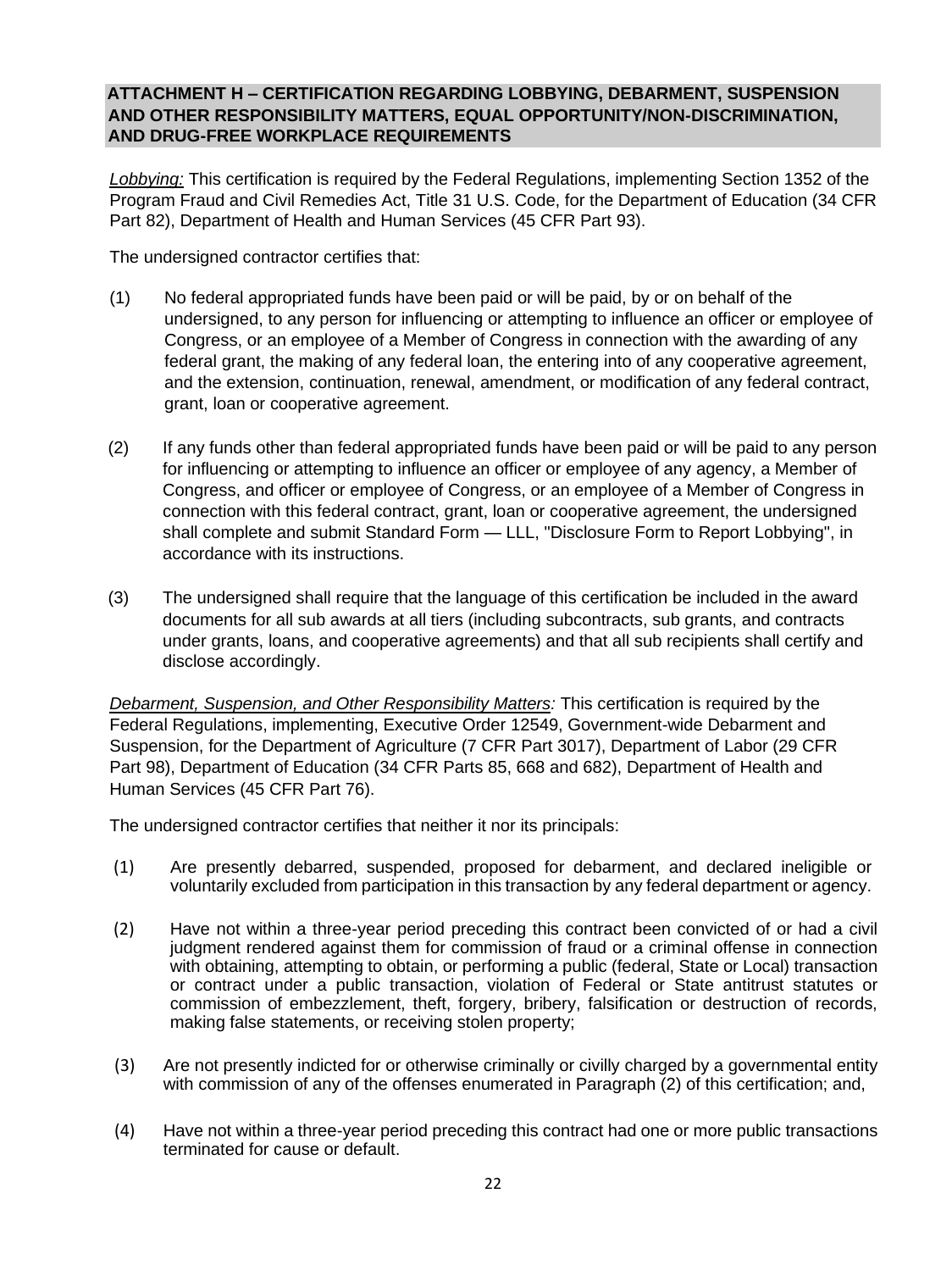Where the prospective recipient of federal assistance funds is unable to certify to any of the statements in this certification, such prospective recipient shall attach an explanation to this certification.

*Equal Opportunity/Non-Discrimination:* This certification is required by the Federal Regulations, implementing Section 29 CFR part 38 of the Workforce Innovative and Opportunity Act under the Department of Labor.

WSGC is an Equal Opportunity Employer and complies fully with the nondiscrimination and equal opportunity provisions of the applicable laws. As a condition to the award of financial assistance from the Department of Labor under Title I of WIOA, the grant applicant assures that it has the ability to comply with the nondiscrimination and equal opportunity provisions of the following laws and will remain in compliance for the duration of the award of federal financial assistance:

- (1) Section 188 of the Workforce Innovation and Opportunity Act (WIOA), which prohibits discrimination against all individuals in the United States on the basis of race, color, religion, sex (including pregnancy, childbirth, and related medical conditions, transgender status, and gender identity), national origin (including limited English proficiency), age, disability, or political affiliation or belief, or against beneficiaries on the basis of either citizenship status or participation in any WIOA Title I-financially assisted program or activity;
- (2) Title VI of the Civil Rights Act of 1964, as amended, which prohibits discrimination on the bases of race, color and national origin;
- (3) Section 504 of the Rehabilitation Act of 1973, as amended, which prohibits discrimination against qualified individuals with disabilities;
- (4) American with Disabilities Act of 1990 (ADA), as amended, which prohibits discrimination based on disability;
- (5) The Age Discrimination Act of 1975, as amended, which prohibits discrimination on the basis of age; and
- (6) Title IX of the Education Amendments of 1972, as amended, which prohibits discrimination on the basis of sex in educational programs.

The grant applicant also assures that, as a recipient of WIOA Title I financial assistance, it will comply with 29 CFR part 38 and all other regulations implementing the laws listed above. This assurance applies to the grant applicant's operation of the WIOA Title I-financially assisted program or activity, and to all agreements the grant applicant makes to carry out the WIOA Title I-financially assisted program or activity. The grant applicant understands that the United States has the right to seek judicial enforcement of this assurance.

Other Federal statutes related to nondiscrimination that may apply must also be followed.

*Drug-Free Workplace:* This certification is required by the Federal Regulations, implementing Sections 5151-5160 of the Drug-Free Workplace Act, 41 U.S.C. 701; for the Department of Agriculture (7 CFR Part 3017), Department of Labor (29 CFR Part 98), Department of Education (34 CFR Parts 85, 668 and 682), and Department of Health and Human Services (45 CFR Part 76).

The undersigned contractor certifies that it shall provide a drug-free workplace by: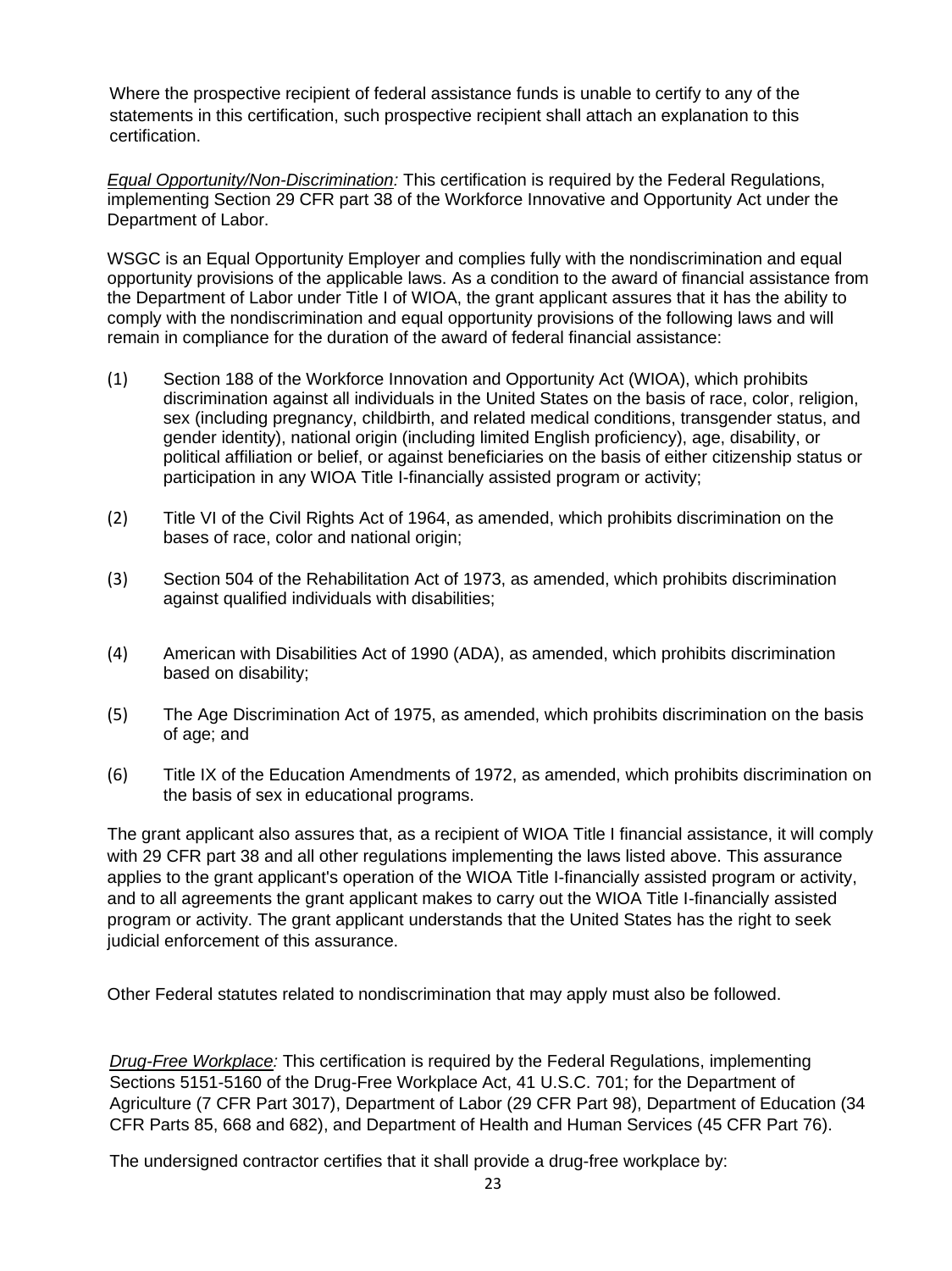- (1) Publishing a policy statement notifying employees that the unlawful manufacture, distribution, dispensing, possession or use of a controlled substance is prohibited in the workplace and specifying the consequences of any such action by an employee;
- (2) Establishing an ongoing drug-free awareness program to inform employees of the dangers of drug abuse in the workplace, the Contractor's policy of maintaining a drug-free workplace, the availability of counseling, rehabilitation and employee assistance programs, and the penalties that may be imposed on employees for drug abuse violations in the workplace;
- (3) Providing each employee with a copy of the Contractor's policy statement;
- (4) Notifying the employees in the Contractor's policy statement that as a condition of employment under this contract, employees shall abide by the terms of the policy statement and notifying the Contractor in writing within five (5) days after any conviction for a violation by the employee of a criminal drug statute in the workplace;
- (5) Notifying Workforce Solutions within ten (10) days of Contractor's receipt of a notice of a conviction of an employee; and,
- (6) Taking appropriate personnel action against an employee convicted of violating a criminal drug statute or requires such employee to participate in a drug abuse assistance or rehabilitation program.

These certifications are a material representation of fact upon which reliance was placed when this transaction was made or entered. Submission of this certification is a prerequisite for making or entering into this transaction.

Signature and Date

Printed Name and Title